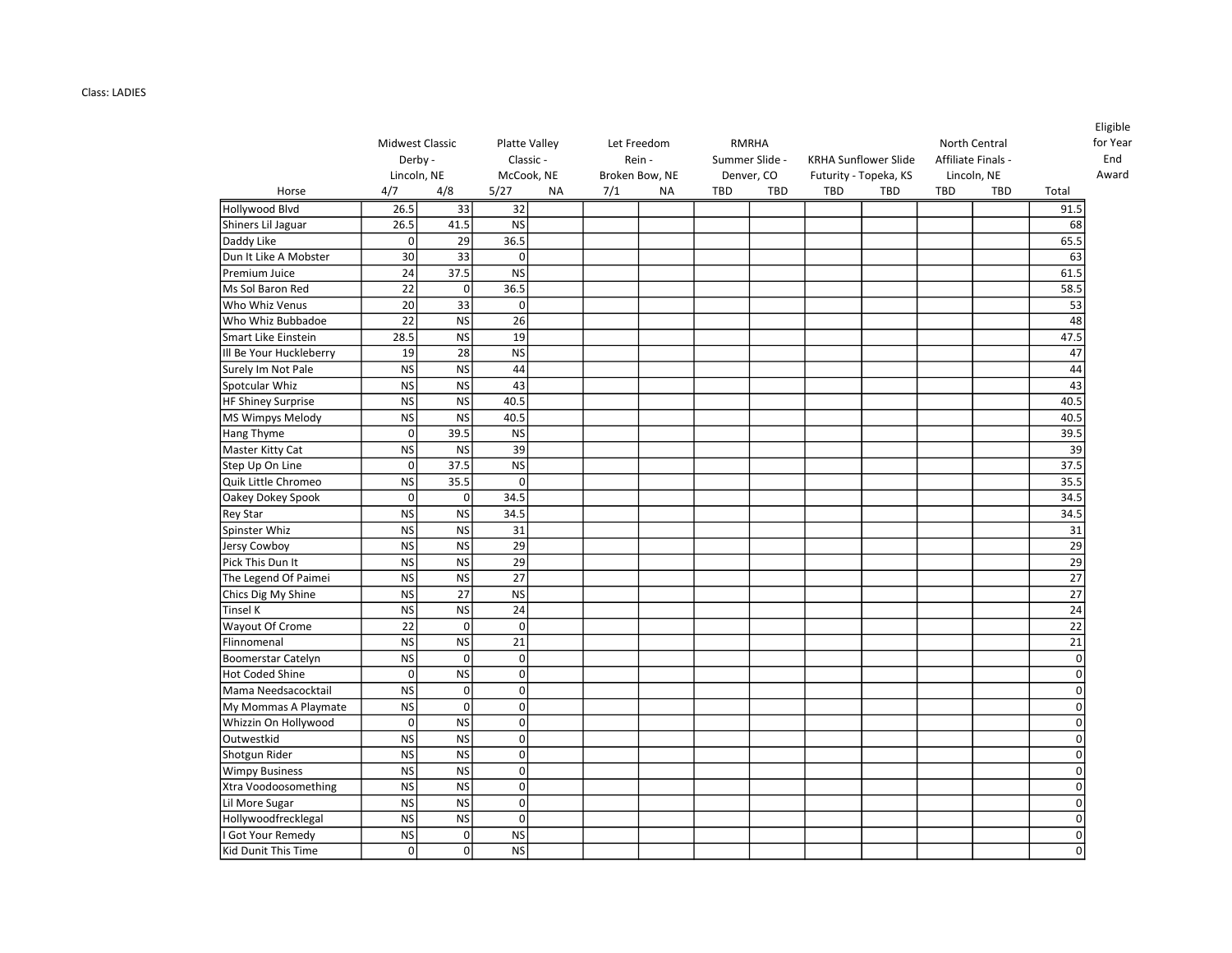| <i>Spookaroanie</i> | NS | <b>NS</b>  |  |  |  |  |  |
|---------------------|----|------------|--|--|--|--|--|
| Whats Up Whiz       | NS | <b>NSI</b> |  |  |  |  |  |
|                     |    |            |  |  |  |  |  |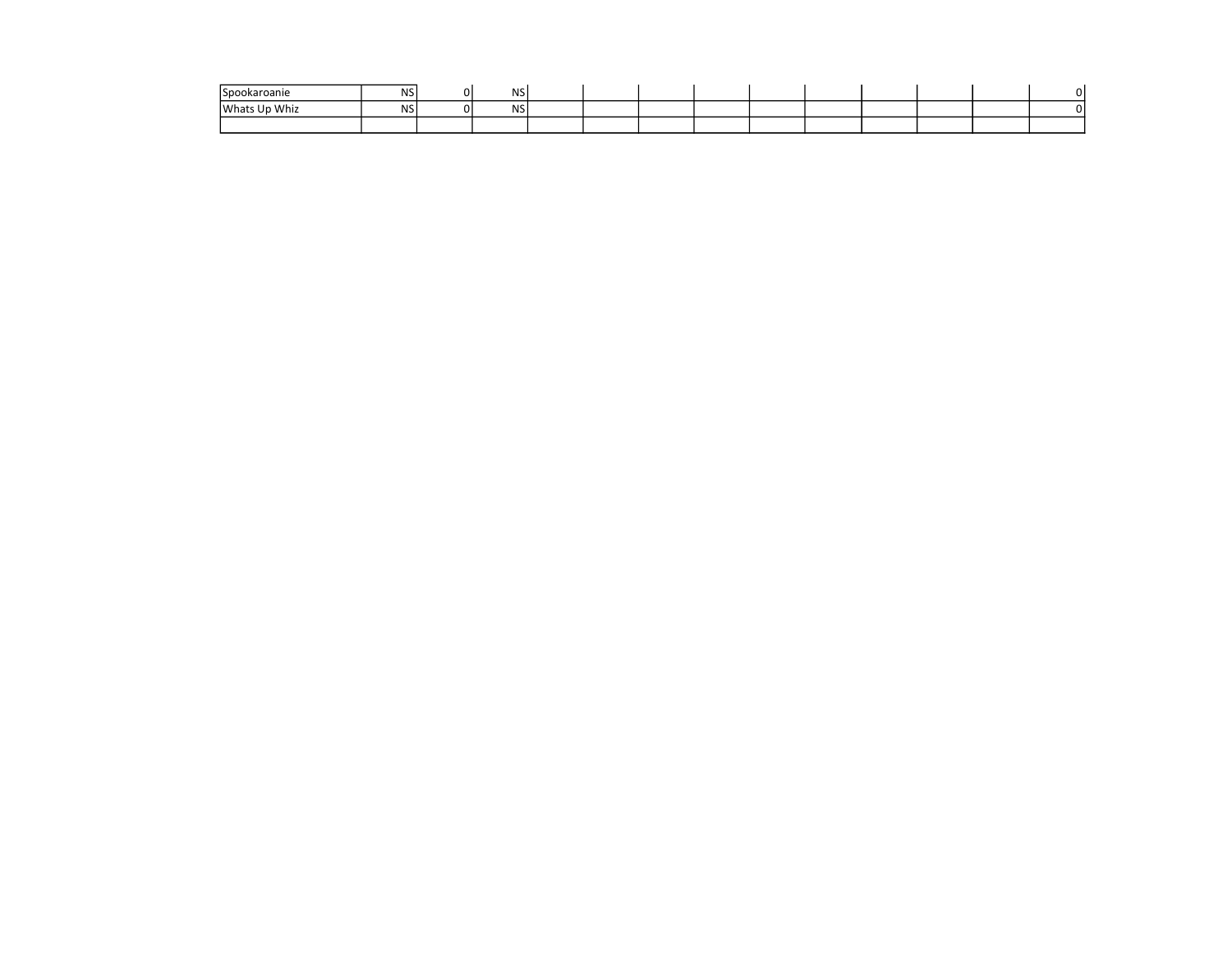## Class: MENS

|                    | Derby -<br>Lincoln, NE | <b>Midwest Classic</b> |           | Platte Valley<br>Classic -<br>McCook, NE |     | Let Freedom<br>Rein -<br>Broken Bow, NE |     | RMRHA<br>Summer Slide -<br>Denver, CO |     | KRHA Sunflower Slide<br>Futurity - Topeka, KS |     | North Central<br>Affiliate Finals -<br>Lincoln, NE |       | Eligible<br>for Year<br>End<br>Award |
|--------------------|------------------------|------------------------|-----------|------------------------------------------|-----|-----------------------------------------|-----|---------------------------------------|-----|-----------------------------------------------|-----|----------------------------------------------------|-------|--------------------------------------|
| Horse              | 4/7                    | 4/8                    | 5/27      | <b>NA</b>                                | 7/1 | <b>NA</b>                               | TBD | TBD                                   | TBD | <b>TBD</b>                                    | TBD | TBD                                                | Total |                                      |
| Lil Ruf Henry      | 19.5                   | 11                     | 11        |                                          |     |                                         |     |                                       |     |                                               |     |                                                    | 41.5  |                                      |
| A Spooky Paradign  | 21                     | 12 <sub>1</sub>        | <b>NS</b> |                                          |     |                                         |     |                                       |     |                                               |     |                                                    | 33    |                                      |
| Chics Dig My Shine |                        | 13.5                   | <b>NS</b> |                                          |     |                                         |     |                                       |     |                                               |     |                                                    | 13.5  |                                      |
| <b>Git Ur Dun</b>  |                        | 01                     | 13        |                                          |     |                                         |     |                                       |     |                                               |     |                                                    | 13    |                                      |
| Boomerstar Catelyn |                        | <b>NSI</b>             | <b>NS</b> |                                          |     |                                         |     |                                       |     |                                               |     |                                                    |       |                                      |
| Electric Gun Berry |                        | <b>NSI</b>             | <b>NS</b> |                                          |     |                                         |     |                                       |     |                                               |     |                                                    |       |                                      |
| Ruf Peppys Gunner  | <b>NS</b>              | 01                     | $\Omega$  |                                          |     |                                         |     |                                       |     |                                               |     |                                                    |       |                                      |
| Step Up On Line    | <b>NS</b>              | <b>NSI</b>             | $\Omega$  |                                          |     |                                         |     |                                       |     |                                               |     |                                                    |       |                                      |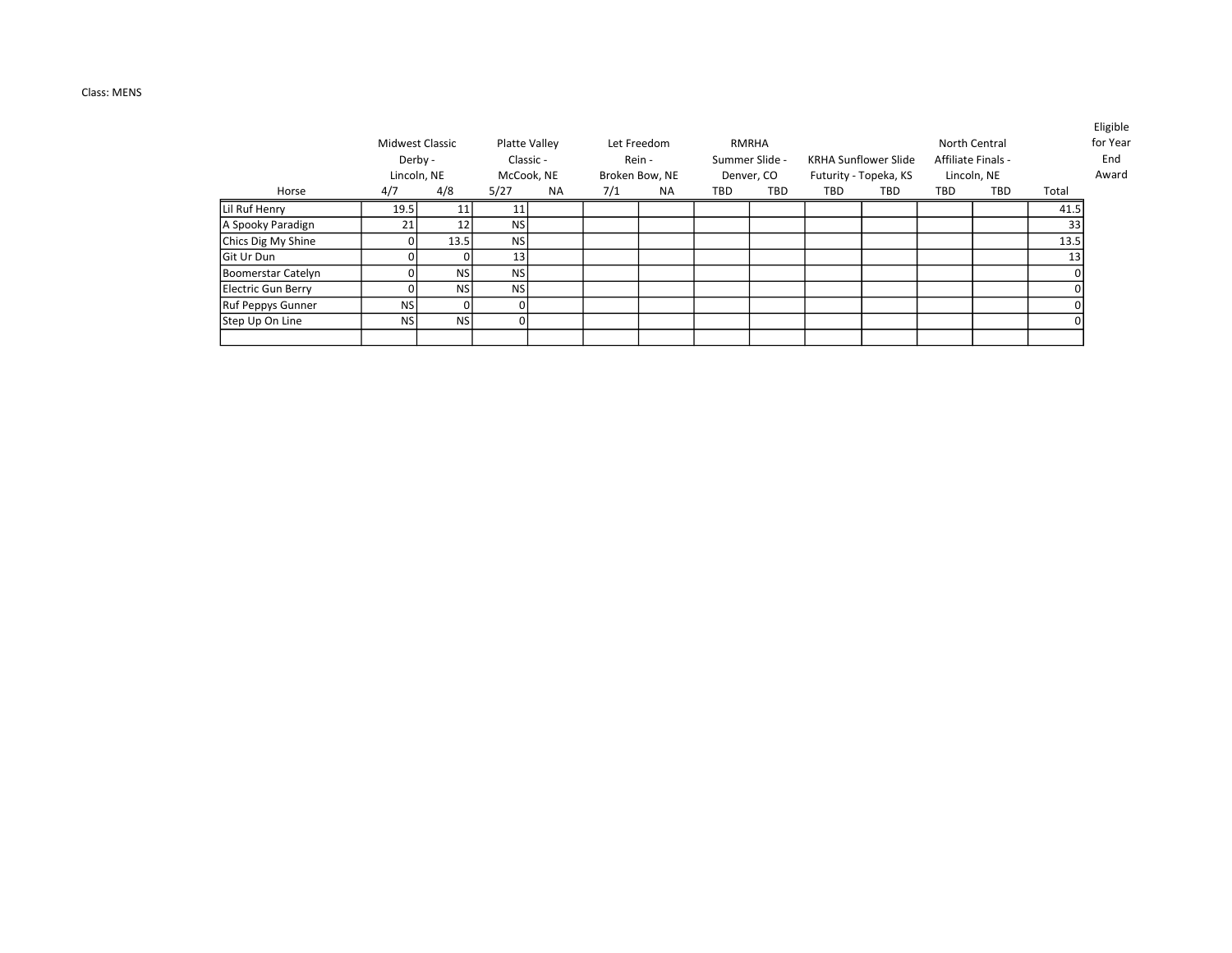## Class: YOUTH 10 & UNDER

|                       |                    |           | Midwest Classic<br>Derby -<br>Lincoln, NE |            | Platte Valley<br>Classic -<br>McCook, NE |     | Let Freedom<br>Rein -<br>Broken Bow, NE |     | RMRHA<br>Summer Slide -<br>Denver, CO |     | <b>KRHA Sunflower Slide</b><br>Futurity - Topeka, KS |     | North Central<br>Affiliate Finals -<br>Lincoln, NE |                 | Eligible<br>for Year<br>End<br>Award |
|-----------------------|--------------------|-----------|-------------------------------------------|------------|------------------------------------------|-----|-----------------------------------------|-----|---------------------------------------|-----|------------------------------------------------------|-----|----------------------------------------------------|-----------------|--------------------------------------|
| Rider                 | Horse              | 4/9       | 4/10                                      | 5/28       | 5/29                                     | 7/2 | 7/3                                     | TBD | TBD                                   | TBD | TBD                                                  | TBD | <b>TBD</b>                                         | Total           |                                      |
| <b>Elise Sherbeck</b> | Pick This Dun It   |           |                                           |            | 6.5                                      |     |                                         |     |                                       |     |                                                      |     |                                                    | 19.5            |                                      |
| Carter Downey         | HA Starlights Chic |           |                                           |            |                                          |     |                                         |     |                                       |     |                                                      |     |                                                    | 17              |                                      |
| Kendyl Novacek        | HQH Suite Dream    | NS        | <b>NSI</b>                                |            | 11                                       |     |                                         |     |                                       |     |                                                      |     |                                                    | 15              |                                      |
| Chloey Cronin         | l Lenas Taxman     |           |                                           |            | 8.5                                      |     |                                         |     |                                       |     |                                                      |     |                                                    | 13.5            |                                      |
| Korey Novacek         | Smoking Thundergun | <b>NS</b> | <b>NSI</b>                                |            |                                          |     |                                         |     |                                       |     |                                                      |     |                                                    | 10 <sup>1</sup> |                                      |
| Carter Downey         | Outwestkid         | NS I      | <b>NSI</b>                                |            |                                          |     |                                         |     |                                       |     |                                                      |     |                                                    |                 |                                      |
| l Eva Marshall        | lMa Istahar        | NS l      | <b>NSI</b>                                |            | 6.5                                      |     |                                         |     |                                       |     |                                                      |     |                                                    | 6.5             |                                      |
| Grayson McIlnay       | Whats Up Whiz      |           |                                           | <b>NS</b>  | <b>NS</b>                                |     |                                         |     |                                       |     |                                                      |     |                                                    |                 |                                      |
| l Katherine Timmerman | Annie Whiz Way     | <b>NS</b> | <b>NSI</b>                                | <b>NS</b>  |                                          |     |                                         |     |                                       |     |                                                      |     |                                                    |                 |                                      |
| Eva Marshall          | Steppin On Starz   | NS I      | <b>NSI</b>                                | <b>NSI</b> |                                          |     |                                         |     |                                       |     |                                                      |     |                                                    |                 |                                      |
|                       |                    |           |                                           |            |                                          |     |                                         |     |                                       |     |                                                      |     |                                                    |                 |                                      |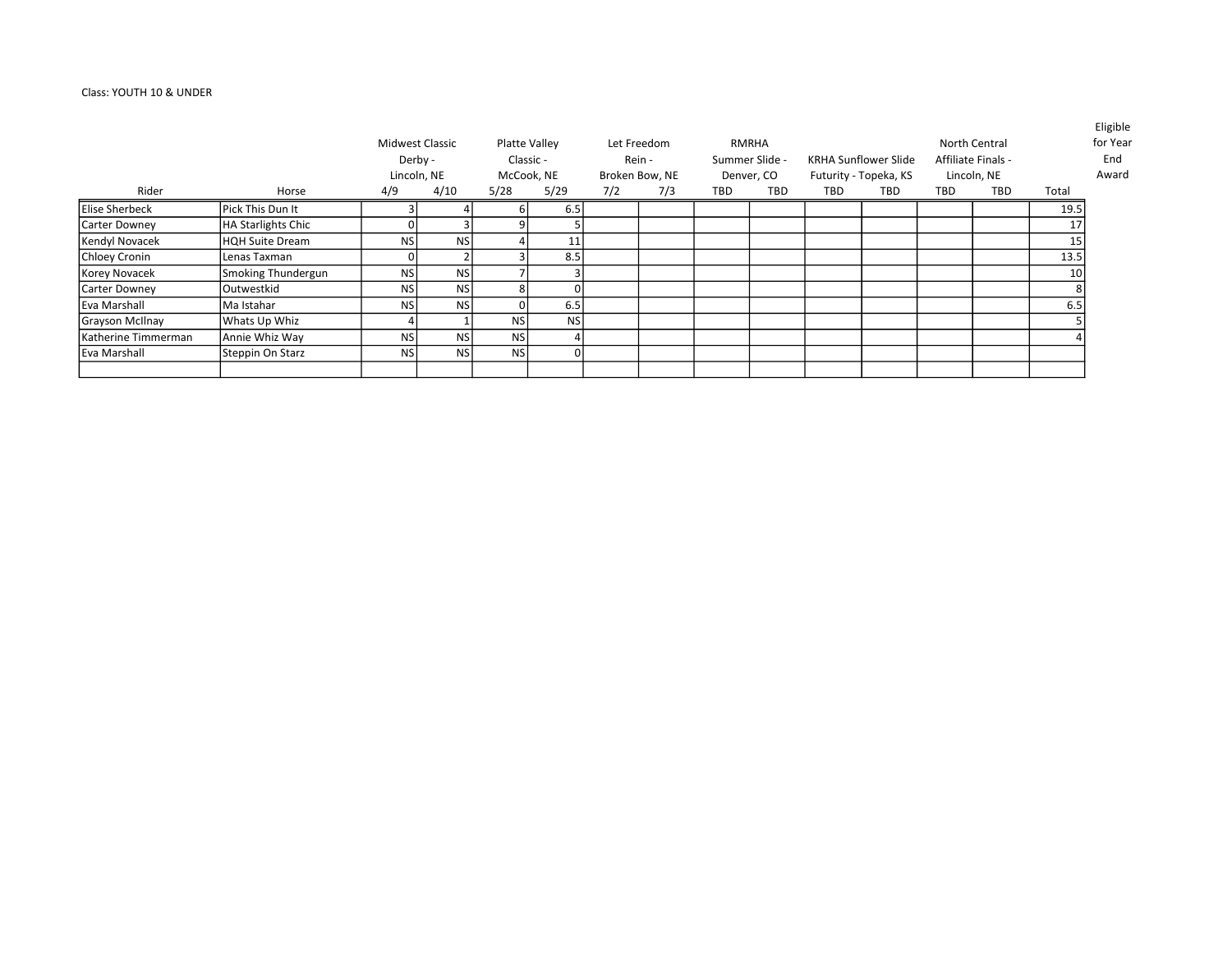# Class: YOUTH 13 & UNDER

|                       |                           |           | Midwest Classic |                 | Platte Valley |     | Let Freedom    |     | <b>RMRHA</b>   |            |                             |     | North Central      |       | Eligible<br>for Year |
|-----------------------|---------------------------|-----------|-----------------|-----------------|---------------|-----|----------------|-----|----------------|------------|-----------------------------|-----|--------------------|-------|----------------------|
|                       |                           |           | Derby -         |                 | Classic -     |     | Rein -         |     | Summer Slide - |            | <b>KRHA Sunflower Slide</b> |     | Affiliate Finals - |       | End                  |
|                       |                           |           | Lincoln, NE     |                 | McCook, NE    |     | Broken Bow, NE |     | Denver, CO     |            | Futurity - Topeka, KS       |     | Lincoln, NE        |       | Award                |
| Rider                 | Horse                     | 4/9       | 4/10            | 5/28            | 5/29          | 7/2 | 7/3            | TBD | TBD            | <b>TBD</b> | TBD                         | TBD | TBD                | Total |                      |
| Caitlyn Cronin        | Schoen Smart              | 3.5       | 11              | 11              | 11            |     |                |     |                |            |                             |     |                    | 36.5  |                      |
| <b>Graice Thomas</b>  | Who Whiz Bubbadoe         |           | 5.5             | 8               |               |     |                |     |                |            |                             |     |                    | 28.5  |                      |
| Lindsey Thomas        | <b>HF Shiney Surprise</b> | <b>NS</b> | <b>NS</b>       | 12              | 13            |     |                |     |                |            |                             |     |                    | 25    |                      |
| <b>Charley Meier</b>  | Playing With Trash        | 3.5       |                 | 5.5             | 6.5           |     |                |     |                |            |                             |     |                    | 22.5  |                      |
| Juliette Menard       | Smart Little RC           | $\Omega$  | 5.5             | 5.5             | 10            |     |                |     |                |            |                             |     |                    | 21    |                      |
| Maren McIlnay         | Kid Dunit This Time       | 11        | 9.5             | <b>NS</b>       | <b>NS</b>     |     |                |     |                |            |                             |     |                    | 20.5  |                      |
| Hayden Walker         | Gunna Be A Princess       | 9.5       | 8               | <b>NS</b>       | <b>NS</b>     |     |                |     |                |            |                             |     |                    | 17.5  |                      |
| Lindsey Thomas        | Jersey Cowboy             | <b>NS</b> | <b>NS</b>       | 10 <sup>1</sup> | 6.5           |     |                |     |                |            |                             |     |                    | 16.5  |                      |
| Margaret Robinson     | Xtra Voodoosomething      | <b>NS</b> | <b>NS</b>       |                 |               |     |                |     |                |            |                             |     |                    | 16    |                      |
| Carter Downey         | <b>HA Starlights Chic</b> |           |                 | 9               |               |     |                |     |                |            |                             |     |                    | 14    |                      |
| Alessa Gall           | Lil More Sugar            | <b>NS</b> | <b>NS</b>       | $\Omega$        | 12            |     |                |     |                |            |                             |     |                    | 12    |                      |
| <b>Elise Sherbeck</b> | Pick This Dun It          |           |                 | <b>NS</b>       | <b>NS</b>     |     |                |     |                |            |                             |     |                    |       |                      |
| Carter Downey         | Outwestkid                | <b>NS</b> | <b>NS</b>       |                 | <b>NS</b>     |     |                |     |                |            |                             |     |                    |       |                      |
| Ansley Degroff        | Mobsters Magic Cat        | <b>NS</b> | <b>NS</b>       |                 |               |     |                |     |                |            |                             |     |                    |       |                      |
| Presley Timmerman     | NMSU Boon Lit Kandle      | <b>NS</b> | <b>NS</b>       | <b>NS</b>       |               |     |                |     |                |            |                             |     |                    |       |                      |
|                       |                           |           |                 |                 |               |     |                |     |                |            |                             |     |                    |       |                      |

Eligible or Year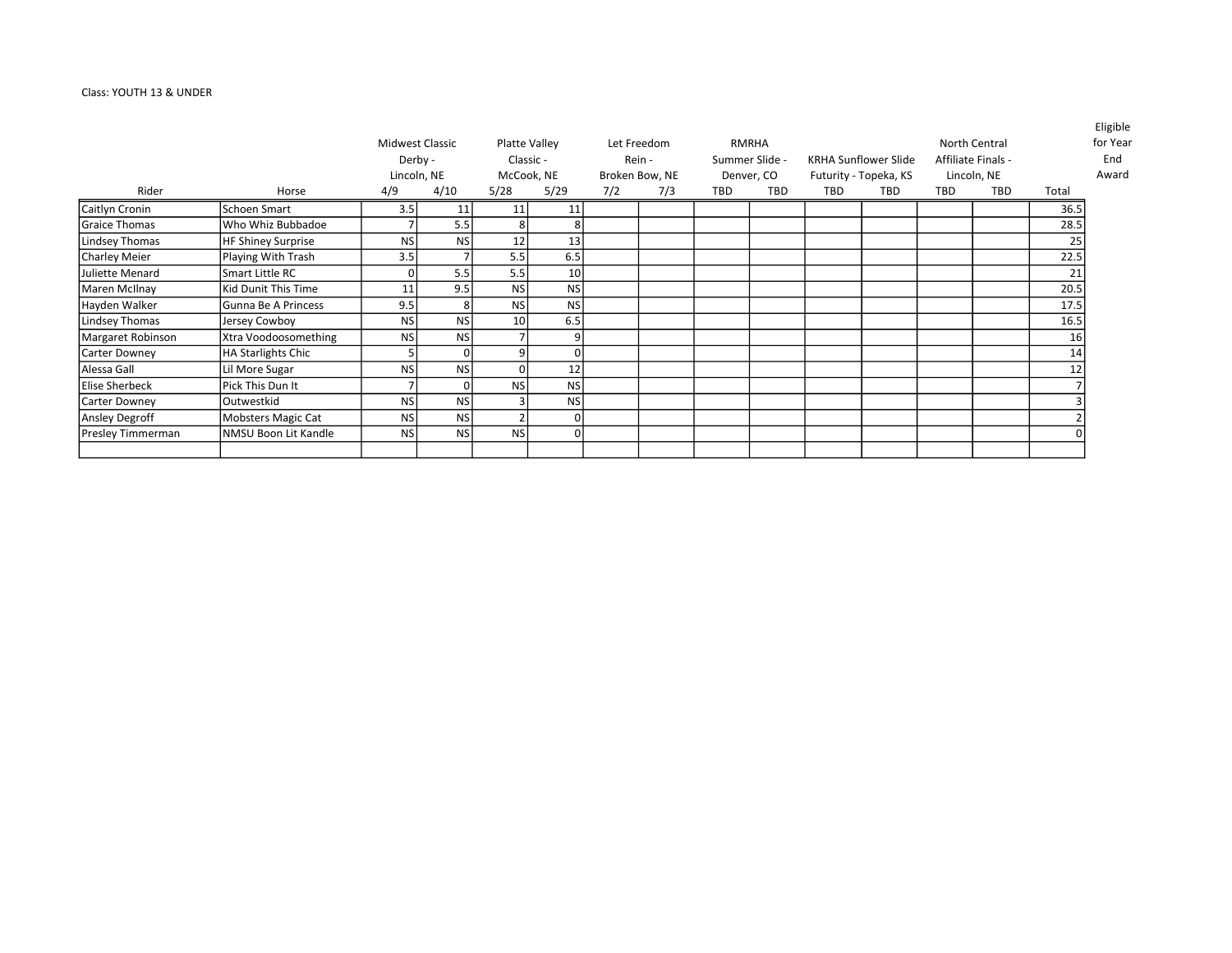## Class: YOUTH 14-18

|                         |                           |                 |           |               |               |     |                |     |                |            |                             |     |                    |       | <b>Lugible</b> |
|-------------------------|---------------------------|-----------------|-----------|---------------|---------------|-----|----------------|-----|----------------|------------|-----------------------------|-----|--------------------|-------|----------------|
|                         |                           | Midwest Classic |           |               | Platte Valley |     | Let Freedom    |     | RMRHA          |            |                             |     | North Central      |       | for Year       |
|                         |                           | Derby -         |           | Classic -     |               |     | Rein -         |     | Summer Slide - |            | <b>KRHA Sunflower Slide</b> |     | Affiliate Finals - |       | End            |
|                         |                           | Lincoln, NE     |           |               | McCook, NE    |     | Broken Bow, NE |     | Denver, CO     |            | Futurity - Topeka, KS       |     | Lincoln, NE        |       | Award          |
| Rider                   | Horse                     | 4/9             | 4/10      | 5/28          | 5/29          | 7/2 | 7/3            | TBD | TBD            | <b>TBD</b> | TBD                         | TBD | TBD                | Total |                |
| Avery Schultis          | Wayout of Crome           | 15              | 12.5      | 13            | 9.5           |     |                |     |                |            |                             |     |                    | 50    |                |
| Landon Hasenkamp        | <b>Ruf Peppys Gunner</b>  | 13              | 12.5      | 8             | 13            |     |                |     |                |            |                             |     |                    | 46.5  |                |
| Paxton Wilson           | My Mommas A Playmate      | 14              |           | 12            | 14            |     |                |     |                |            |                             |     |                    | 46    |                |
| Avery Schultis          | <b>Hot Coded Shine</b>    | 9.5             | 10        | 11            |               |     |                |     |                |            |                             |     |                    | 37.5  |                |
| Addyson Sherbeck        | Smart Like Einstein       | 0l              | 8.5       | 14            | 9.5           |     |                |     |                |            |                             |     |                    | 32    |                |
| Emma Klug               | Quik Little Chromeo       | 11.5            |           | 6.5           |               |     |                |     |                |            |                             |     |                    | 29    |                |
| Chase McInteer          | <b>ARC Smokin Gun</b>     | 9.5             | 11        | <sub>NS</sub> | <b>NS</b>     |     |                |     |                |            |                             |     |                    | 20.5  |                |
| Amber Gonzales          | I Think Hes A Gunner      | NS              | <b>NS</b> | 91            | 11            |     |                |     |                |            |                             |     |                    | 20    |                |
| <b>Emerson Schultis</b> | Mama Needsacocktail       | <b>NS</b>       | <b>NS</b> | 6.5           | 12            |     |                |     |                |            |                             |     |                    | 18.5  |                |
| Michaela Menard         | <b>Hell In Tinseltown</b> |                 |           | Οl            |               |     |                |     |                |            |                             |     |                    | 14    |                |
| Cooper Leather          | PV Shesa Shiny Whiz       | 8               |           | ΟI            |               |     |                |     |                |            |                             |     |                    | 13    |                |
| Madison Borg            | Spinster Whiz             | <b>NS</b>       | <b>NS</b> |               |               |     |                |     |                |            |                             |     |                    | 11    |                |
| Katie Ramsey            | Miss Magnolia Dream       | <b>NS</b>       | 8.5       | <sub>NS</sub> | <b>NS</b>     |     |                |     |                |            |                             |     |                    | 8.5   |                |
| Drew Baseggio           | Electric Addytude         | 0l              | <b>NS</b> | NS            |               |     |                |     |                |            |                             |     |                    |       |                |
| Emerson Schultis        | Spotcular Whiz            | <b>NS</b>       | <b>NS</b> |               |               |     |                |     |                |            |                             |     |                    |       |                |
| Ada Hirschfield         | Wimpys Slidewinder        | <b>NS</b>       |           | <b>NS</b>     | <b>NS</b>     |     |                |     |                |            |                             |     |                    |       |                |
| Ada Hirschfield         | Pale Faced Dancer         | <b>NS</b>       |           | NS            | <b>NS</b>     |     |                |     |                |            |                             |     |                    |       |                |
|                         |                           |                 |           |               |               |     |                |     |                |            |                             |     |                    |       |                |

Eligible 'Year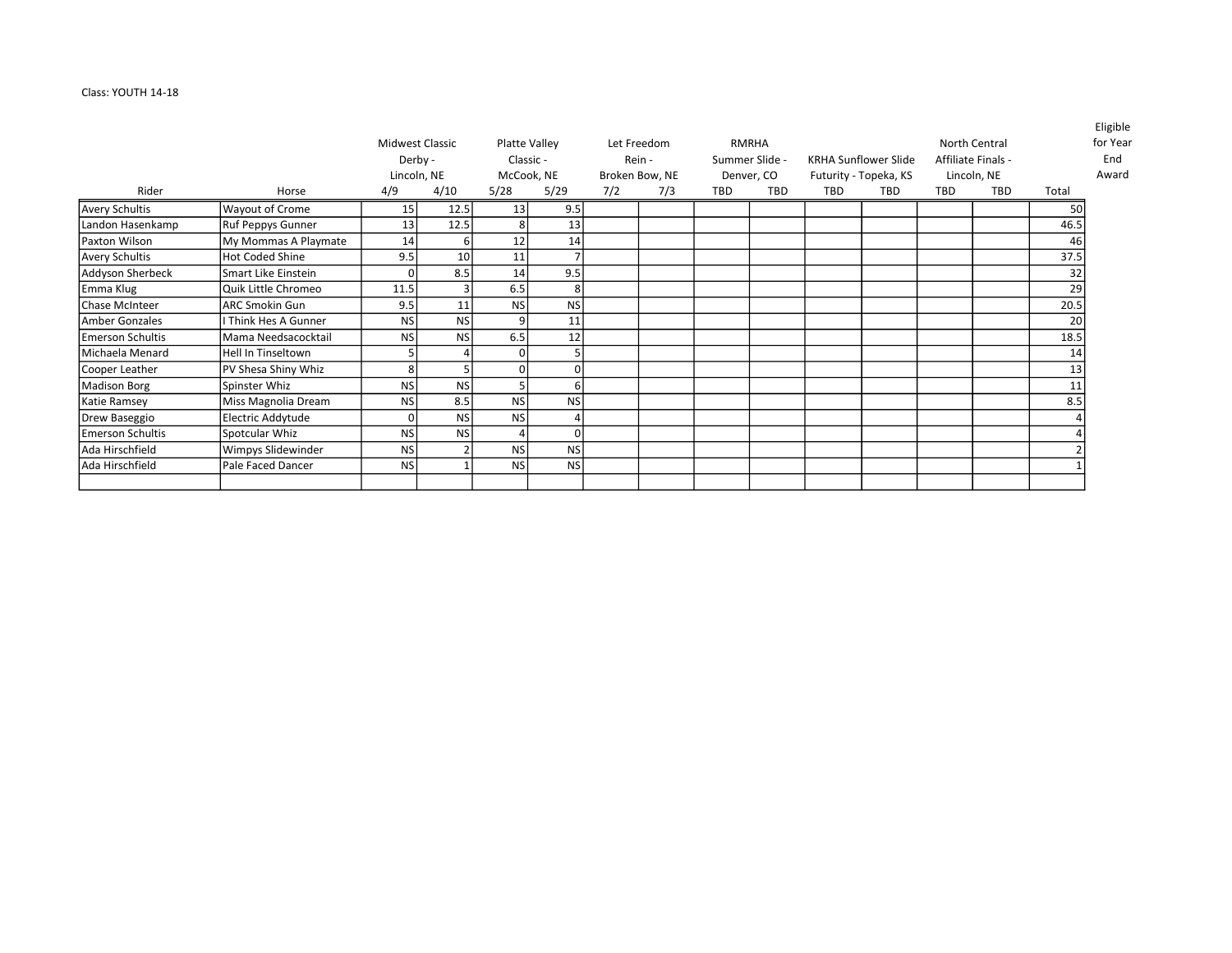## Class: GREEN RIDER

|                       |                      |           | Midwest Classic<br>Derby -<br>Lincoln, NE |            | Platte Valley<br>Classic -<br>McCook, NE |     | Let Freedom<br>Rein -<br>Broken Bow, NE |     | RMRHA<br>Summer Slide -<br>Denver, CO |     | <b>KRHA Sunflower</b><br>Slide Futurity -<br>Topeka, KS |     | <b>North Central</b><br>Affiliate Finals -<br>Lincoln, NE |       | Eligible<br>for Year<br>End<br>Award |
|-----------------------|----------------------|-----------|-------------------------------------------|------------|------------------------------------------|-----|-----------------------------------------|-----|---------------------------------------|-----|---------------------------------------------------------|-----|-----------------------------------------------------------|-------|--------------------------------------|
| Rider                 | Horse                | 4/7       | 4/8                                       | 5/27       | 5/28                                     | 7/1 | 7/2                                     | TBD | <b>TBD</b>                            | TBD | <b>TBD</b>                                              | TBD | TBD                                                       | Total |                                      |
| Gracie Thomas         | Who Whiz Bubbadoe    |           | 6.5                                       |            | 6.5                                      |     |                                         |     |                                       |     |                                                         |     |                                                           | 23    |                                      |
| <b>Emily Walton</b>   | Premium Juice        | 7.5       | 6.5                                       |            |                                          |     |                                         |     |                                       |     |                                                         |     |                                                           | 21    |                                      |
| Christy Cronin        | Legend Nic           |           |                                           |            |                                          |     |                                         |     |                                       |     |                                                         |     |                                                           | 20    |                                      |
| Hayden Walker         | lGunna Be A Princess | 7.5       |                                           | <b>NSI</b> | <b>NS</b>                                |     |                                         |     |                                       |     |                                                         |     |                                                           | 15.5  |                                      |
| Drew Baseggio         | Electric Addytude    | <b>NS</b> | <b>NS</b>                                 |            | 6.5                                      |     |                                         |     |                                       |     |                                                         |     |                                                           | 14.5  |                                      |
| Diane McCracken       | Hollywoodsfrecklegal | NS I      | <b>NS</b>                                 |            |                                          |     |                                         |     |                                       |     |                                                         |     |                                                           | 14    |                                      |
| Rachel Fox            | Step Up On Line      | <b>NS</b> | <b>NS</b>                                 |            | <b>NS</b>                                |     |                                         |     |                                       |     |                                                         |     |                                                           |       |                                      |
| <b>Elise Sherbeck</b> | Pick This Dun It     |           |                                           |            | <b>NS</b>                                |     |                                         |     |                                       |     |                                                         |     |                                                           |       |                                      |
| Carter Downey         | HA Starlights Chic   |           |                                           | <b>NS</b>  | <b>NS</b>                                |     |                                         |     |                                       |     |                                                         |     |                                                           |       |                                      |
| Jacqueline Hartman    | Chics Dig My Shine   |           |                                           | <b>NSI</b> | <b>NS</b>                                |     |                                         |     |                                       |     |                                                         |     |                                                           |       |                                      |
| Madilyn Klug          | <b>Outlaw Dreams</b> |           |                                           | <b>NS</b>  | <b>NS</b>                                |     |                                         |     |                                       |     |                                                         |     |                                                           |       |                                      |
|                       |                      |           |                                           |            |                                          |     |                                         |     |                                       |     |                                                         |     |                                                           |       |                                      |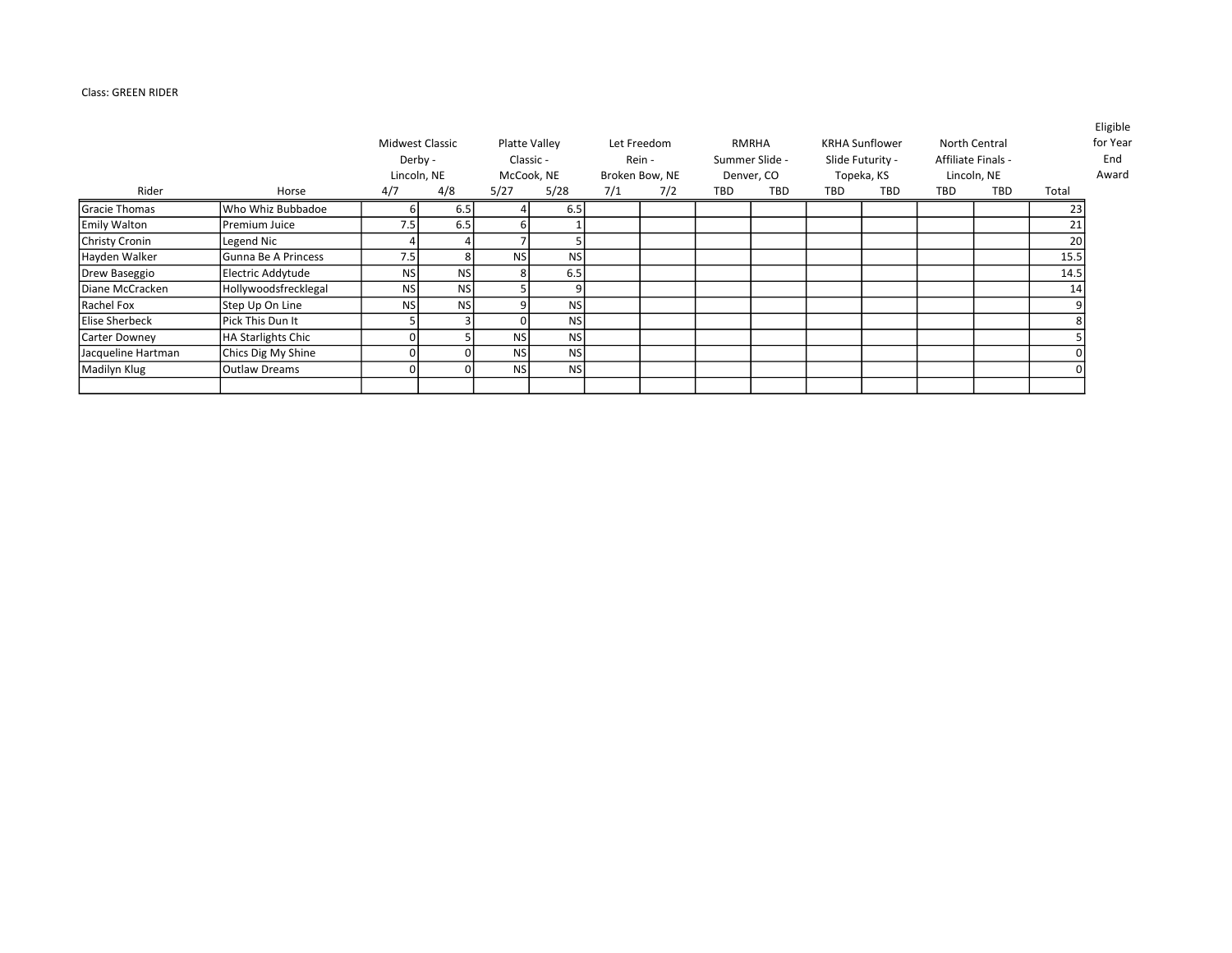## Class: GREEN REINER 1

|                       |                      |           | <b>Midwest Classic</b> |           | Platte Valley      |     | Let Freedom           |     | RMRHA                    |     | <b>KRHA Sunflower</b>    |            | North Central             |       | <b>Eligible</b><br>for Year |
|-----------------------|----------------------|-----------|------------------------|-----------|--------------------|-----|-----------------------|-----|--------------------------|-----|--------------------------|------------|---------------------------|-------|-----------------------------|
|                       |                      |           | Derby -                |           | Classic -          |     | Rein -                |     | Summer Slide -           |     | Slide Futurity -         |            | Affiliate Finals -        |       | End                         |
|                       |                      |           |                        |           |                    |     |                       |     |                          |     |                          |            |                           |       | Award                       |
| Rider                 | Horse                | 4/7       | Lincoln, NE<br>4/8     | 5/27      | McCook, NE<br>5/28 | 7/1 | Broken Bow, NE<br>7/2 | TBD | Denver, CO<br><b>TBD</b> | TBD | Topeka, KS<br><b>TBD</b> | <b>TBD</b> | Lincoln, NE<br><b>TBD</b> | Total |                             |
|                       |                      |           |                        |           |                    |     |                       |     |                          |     |                          |            |                           |       |                             |
| Rachel Fox            | Step Up On Line      | 11.5      |                        | 21        | 21                 |     |                       |     |                          |     |                          |            |                           | 54.5  |                             |
| Drew Baseggio         | Electric Addytude    |           | 11.5                   | 19        | 17.5               |     |                       |     |                          |     |                          |            |                           | 52    |                             |
| <b>Gracie Thomas</b>  | Who Whiz Bubbadoe    | 11.5      |                        | 9.5       | 17.5               |     |                       |     |                          |     |                          |            |                           | 47.5  |                             |
| Christy Cronin        | Legend Nic           | 8.5       |                        | 15        | 16                 |     |                       |     |                          |     |                          |            |                           | 46.5  |                             |
| Diane McCracken       | Hollywoodsfrecklegal | <b>NS</b> | <b>NS</b>              | 14        | 19                 |     |                       |     |                          |     |                          |            |                           | 33    |                             |
| Juliette Menard       | Smart Little RC      |           | 3.5                    | 16.5      | 7.5                |     |                       |     |                          |     |                          |            |                           | 32.5  |                             |
| Carter Downey         | HA Starlights Chic   | $\Omega$  | 8                      | 18        | 61                 |     |                       |     |                          |     |                          |            |                           | 32    |                             |
| Margaret Robinson     | Xtra Voodoosomething | <b>NS</b> | <b>NS</b>              | 12        | 20                 |     |                       |     |                          |     |                          |            |                           | 32    |                             |
| Hayden Walker         | Gunna Be A Princess  | 14        | 14                     | <b>NS</b> | <b>NS</b>          |     |                       |     |                          |     |                          |            |                           | 28    |                             |
| Madison Borg          | Spinster Whiz        | <b>NS</b> | <b>NS</b>              | 12        | 12.5               |     |                       |     |                          |     |                          |            |                           | 24.5  |                             |
| Charley Meier         | Playing With Trash   | <b>NS</b> |                        | 9.5       | 9.5                |     |                       |     |                          |     |                          |            |                           | 21    |                             |
| Sandy Newsome         | <b>Rey Star</b>      | <b>NS</b> | <b>NS</b>              | 12        | 7.5                |     |                       |     |                          |     |                          |            |                           | 19.5  |                             |
| Alessa Gall           | Lil More Sugar       | <b>NS</b> | <b>NS</b>              |           | 9.5                |     |                       |     |                          |     |                          |            |                           | 17.5  |                             |
| Carol Walt            | <b>Tinsel K</b>      | <b>NS</b> | <b>NS</b>              | 16.5      |                    |     |                       |     |                          |     |                          |            |                           | 16.5  |                             |
| <b>Elise Sherbeck</b> | Pick This Dun It     | 10        |                        | $\Omega$  | <b>NS</b>          |     |                       |     |                          |     |                          |            |                           | 15    |                             |
| Michaela Menard       | Hell In Tinseltown   | <b>NS</b> | <b>NS</b>              | <b>NS</b> | 12.5               |     |                       |     |                          |     |                          |            |                           | 12.5  |                             |
| Ansley Degroff        | Mobsters Magic Cat   | <b>NS</b> | <b>NS</b>              |           |                    |     |                       |     |                          |     |                          |            |                           | 12    |                             |
| Carter Downey         | Outwestkid           | <b>NS</b> | <b>NS</b>              |           |                    |     |                       |     |                          |     |                          |            |                           |       |                             |
|                       |                      |           |                        |           |                    |     |                       |     |                          |     |                          |            |                           |       |                             |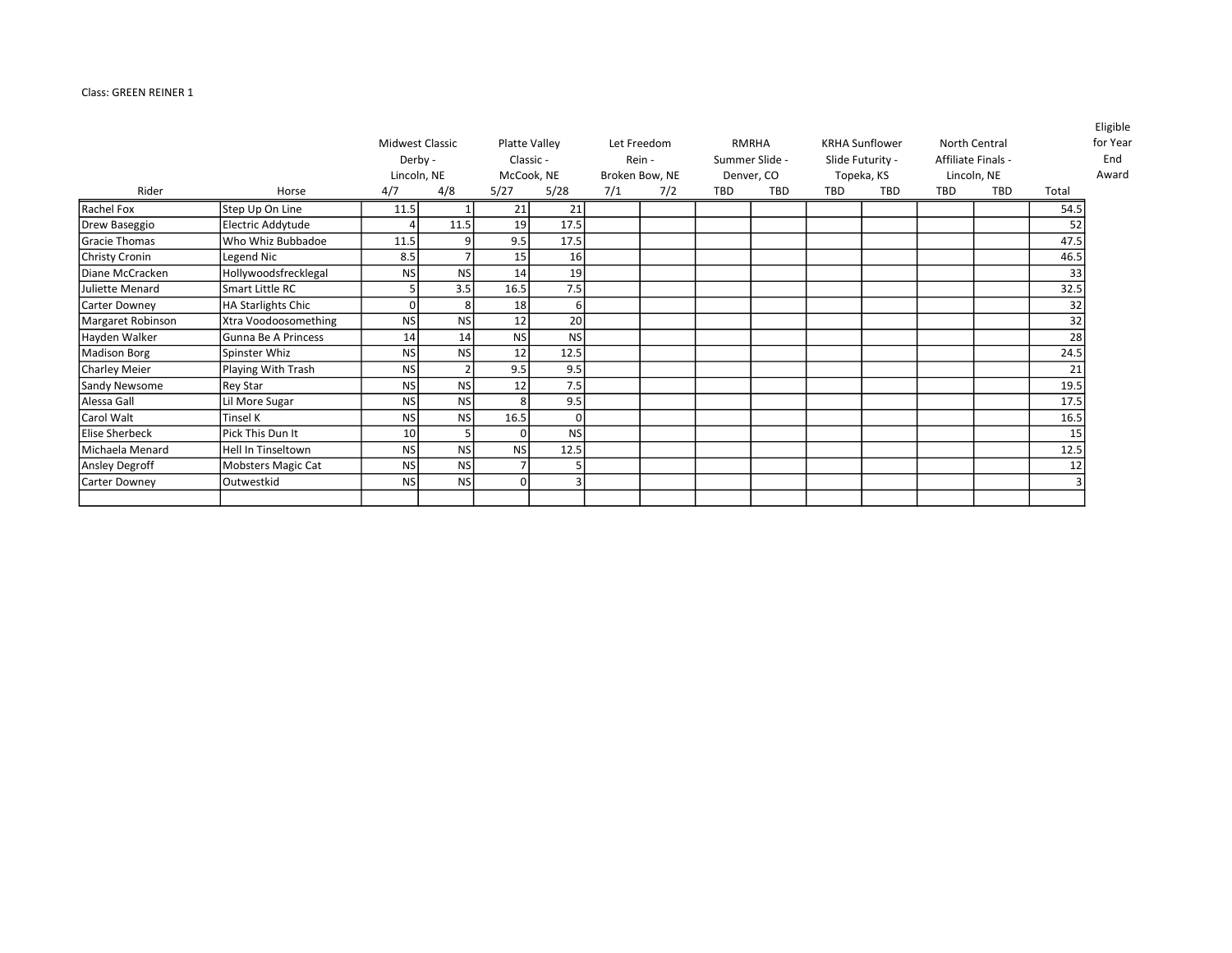## Class: GREEN REINER 2

|                       |                           |                 |           |           |               |     |                |     |                |     |                       |     |                    |       | Eligible |
|-----------------------|---------------------------|-----------------|-----------|-----------|---------------|-----|----------------|-----|----------------|-----|-----------------------|-----|--------------------|-------|----------|
|                       |                           | Midwest Classic |           |           | Platte Valley |     | Let Freedom    |     | <b>RMRHA</b>   |     | <b>KRHA Sunflower</b> |     | North Central      |       | for Year |
|                       |                           | Derby -         |           |           | Classic -     |     | Rein -         |     | Summer Slide - |     | Slide Futurity -      |     | Affiliate Finals - |       | End      |
|                       |                           | Lincoln, NE     |           |           | McCook, NE    |     | Broken Bow, NE |     | Denver, CO     |     | Topeka, KS            |     | Lincoln, NE        |       | Award    |
| Rider                 | Horse                     | 4/7             | 4/8       | 5/27      | 5/28          | 7/1 | 7/2            | TBD | TBD            | TBD | TBD                   | TBD | <b>TBD</b>         | Total |          |
| Rachel Fox            | Step Up On Line           | 9.5             |           | 15        | 12.5          |     |                |     |                |     |                       |     |                    | 38    |          |
| <b>Gracie Thomas</b>  | Who Whiz Bubbadoe         | <b>NS</b>       | 8.5       | 5.5       | 9.5           |     |                |     |                |     |                       |     |                    | 23.5  |          |
| Drew Baseggio         | Electric Addytude         | <b>NS</b>       | <b>NS</b> | 13        | 9.5           |     |                |     |                |     |                       |     |                    | 22.5  |          |
| Kathy Johansen        | Who Whiz Venus            |                 |           | 10.5      | 0             |     |                |     |                |     |                       |     |                    | 20.5  |          |
| Margaret Robinson     | Xtra Voodoosomething      | <b>NS</b>       | <b>NS</b> |           | 11            |     |                |     |                |     |                       |     |                    | 19    |          |
| Juliette Menard       | Smart Little RC           |                 | 2.5       | 10.5      |               |     |                |     |                |     |                       |     |                    | 18    |          |
| Cynthia Harwood       | Dun Bar Dee Jack          | <b>NS</b>       | <b>NS</b> |           | 5.5           |     |                |     |                |     |                       |     |                    | 13.5  |          |
| Madison Borg          | Spinster Whiz             | <b>NS</b>       | <b>NS</b> |           | 5.5           |     |                |     |                |     |                       |     |                    | 13.5  |          |
| <b>Elise Sherbeck</b> | Pick This Dun It          |                 |           | <b>NS</b> | <b>NS</b>     |     |                |     |                |     |                       |     |                    | 12    |          |
| Charley Meier         | Playing With Trash        | <b>NS</b>       | <b>NS</b> | 5.5       | 3.5           |     |                |     |                |     |                       |     |                    |       |          |
| Alessa Gall           | Lil More Sugar            | <b>NS</b>       | <b>NS</b> |           | 3.5           |     |                |     |                |     |                       |     |                    | 7.5   |          |
| Kelly Barr-Muscha     | Oakey Dokey Spook         | <b>NS</b>       | <b>NS</b> |           | 7.5           |     |                |     |                |     |                       |     |                    | 7.5   |          |
| Carter Downey         | <b>HA Starlights Chic</b> |                 |           | <b>NS</b> | <b>NS</b>     |     |                |     |                |     |                       |     |                    |       |          |
|                       |                           |                 |           |           |               |     |                |     |                |     |                       |     |                    |       |          |

Eligible for Year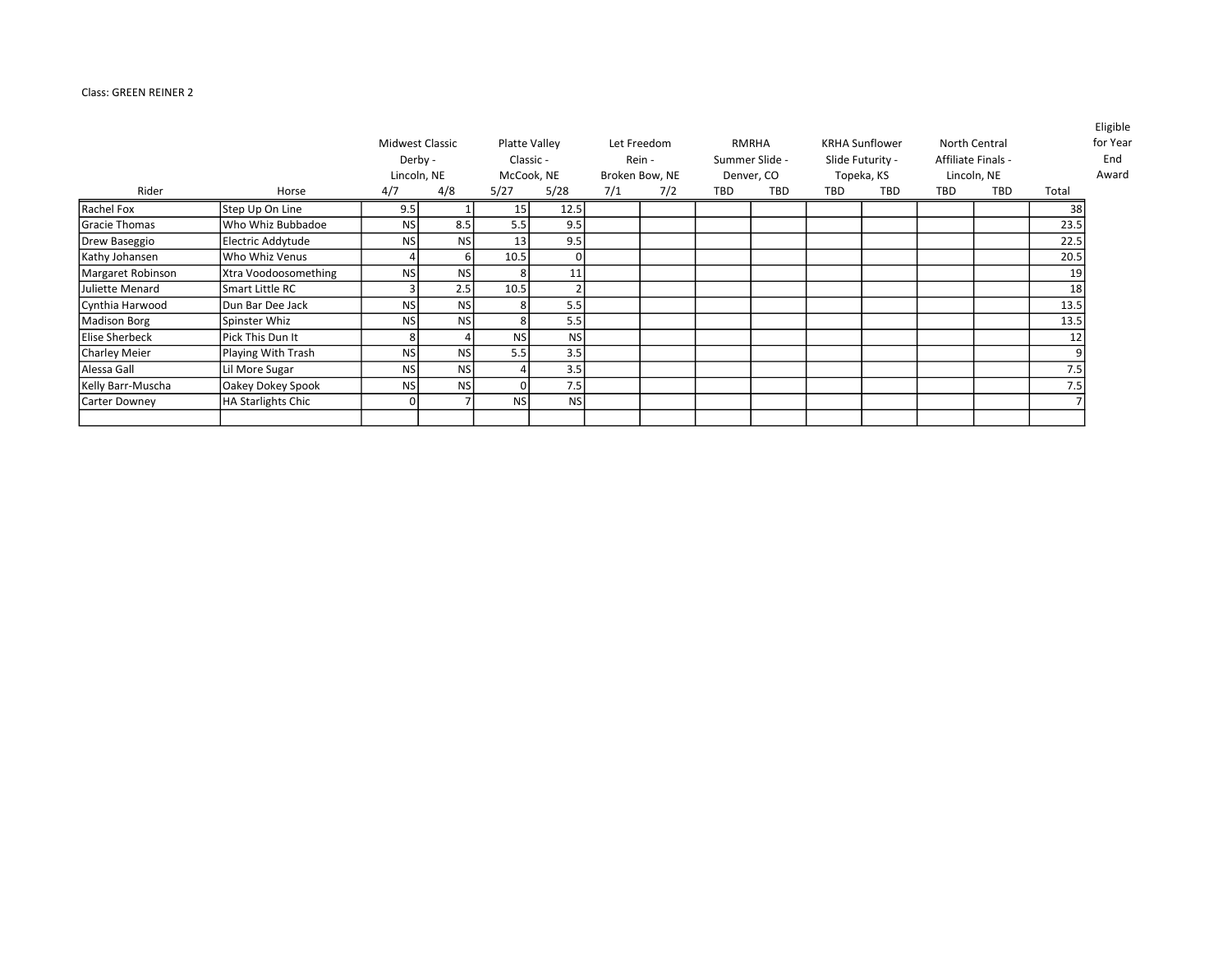## Class: ROOKIE 1

|                     |                       |                 |           |           |                 |     |                |     |                |     |                             |            |                    |       | <b>Lugible</b> |
|---------------------|-----------------------|-----------------|-----------|-----------|-----------------|-----|----------------|-----|----------------|-----|-----------------------------|------------|--------------------|-------|----------------|
|                     |                       | Midwest Classic |           |           | Platte Valley   |     | Let Freedom    |     | RMRHA          |     |                             |            | North Central      |       | for Year       |
|                     |                       | Derby -         |           |           | Classic -       |     | Rein -         |     | Summer Slide - |     | <b>KRHA Sunflower Slide</b> |            | Affiliate Finals - |       | End            |
|                     |                       | Lincoln, NE     |           |           | McCook, NE      |     | Broken Bow, NE |     | Denver, CO     |     | Futurity - Topeka, KS       |            | Lincoln, NE        |       | Award          |
| Rider               | Horse                 | 4/8             | 4/9       | 5/27      | 5/29            | 7/1 | 7/3            | TBD | <b>TBD</b>     | TBD | TBD                         | <b>TBD</b> | <b>TBD</b>         | Total |                |
| Landon Hasenkamp    | Ruf Peppys Gunner     | 20              | 20.5      | 12        | 5.5             |     |                |     |                |     |                             |            |                    | 58    |                |
| Addyson Sherbeck    | Smart Little Einstein | 18              | 22.5      | $\Omega$  | <b>NS</b>       |     |                |     |                |     |                             |            |                    | 40.5  |                |
| Drew Baseggio       | Electric Addytude     | 6.5             | 15        | q         | 8.5             |     |                |     |                |     |                             |            |                    | 39    |                |
| <b>Bryan Markes</b> | Git Ur Dun            | 18              |           | 8         | 8.5             |     |                |     |                |     |                             |            |                    | 34.5  |                |
| <b>Stacy Davis</b>  | I Got Your Remedy     | 12              | 22.5      | <b>NS</b> | <b>NS</b>       |     |                |     |                |     |                             |            |                    | 34.5  |                |
| Emma Klug           | Quik Little Chromeo   | 18              |           | 6         |                 |     |                |     |                |     |                             |            |                    | 33    |                |
| Sarah Kelly         | Daddy Like            | 10.5            | 12        |           | <b>NS</b>       |     |                |     |                |     |                             |            |                    | 29.5  |                |
| Amber Gonzales      | I Think Hes A Gunner  | <b>NS</b>       | <b>NS</b> | 13        | 10 <sup>1</sup> |     |                |     |                |     |                             |            |                    | 23    |                |
| Caitlyn Cronin      | Schoen Smart          | 8               | 6         | $\Omega$  |                 |     |                |     |                |     |                             |            |                    | 21    |                |
| Maren McIlnay       | Kid Dunit This Time   | 0               | 19        | <b>NS</b> | <b>NS</b>       |     |                |     |                |     |                             |            |                    | 19    |                |
| Ada Hirschfeld      | Wimpys Slidewinder    | <b>NS</b>       | <b>NS</b> |           | NS              |     |                |     |                |     |                             |            |                    |       |                |
| Carol Walt          | Tinsel K              | <b>NS</b>       | <b>NS</b> |           | <b>NS</b>       |     |                |     |                |     |                             |            |                    |       |                |
| Cooper Leather      | PV Shesa Shiny Whiz   | $\Omega$        |           |           | <b>NS</b>       |     |                |     |                |     |                             |            |                    |       |                |
| Rebecca Novacek     | Downright Devious     | <b>NS</b>       | <b>NS</b> | <b>NS</b> |                 |     |                |     |                |     |                             |            |                    |       |                |
|                     |                       |                 |           |           |                 |     |                |     |                |     |                             |            |                    |       |                |

Eligible r **Year**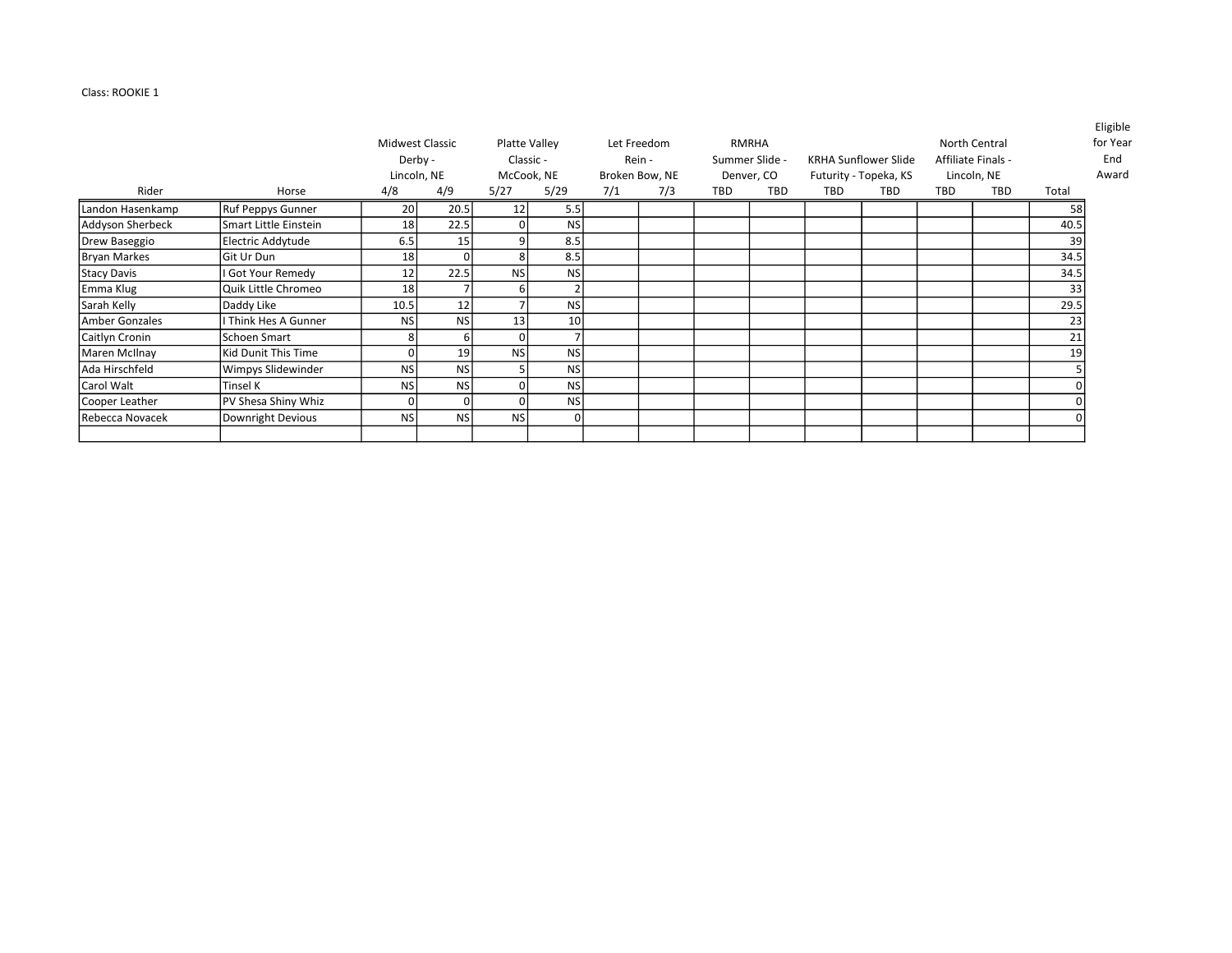## Class: ROOKIE 2

| Rider            | Horse                 | Midwest Classic<br>Derby -<br>Lincoln, NE<br>4/8 | 4/9       | 5/27      | Platte Valley<br>Classic -<br>McCook, NE<br>5/29 | 7/1 | Let Freedom<br>Rein -<br>Broken Bow, NE<br>7/3 | TBD | <b>RMRHA</b><br>Summer Slide -<br>Denver, CO<br>TBD | TBD | <b>KRHA Sunflower Slide</b><br>Futurity - Topeka, KS<br><b>TBD</b> | <b>TBD</b> | North Central<br>Affiliate Finals -<br>Lincoln, NE<br>TBD | Total | <b>Eligible</b><br>for Year<br>End<br>Award |
|------------------|-----------------------|--------------------------------------------------|-----------|-----------|--------------------------------------------------|-----|------------------------------------------------|-----|-----------------------------------------------------|-----|--------------------------------------------------------------------|------------|-----------------------------------------------------------|-------|---------------------------------------------|
|                  |                       |                                                  |           |           |                                                  |     |                                                |     |                                                     |     |                                                                    |            |                                                           |       |                                             |
| Landon Hasenkamp | Ruf Peppy Gunner      | 19                                               | 15.5      | 10        |                                                  |     |                                                |     |                                                     |     |                                                                    |            |                                                           | 52.5  |                                             |
| Addyson Sherbeck | Smart Like Einstein   | 16.5                                             | 17.5      | <b>NS</b> | 12                                               |     |                                                |     |                                                     |     |                                                                    |            |                                                           | 46    |                                             |
| Marie Skolout    | Dun It Like A Mobster | 16.5                                             | 8.5       | 7.5       | 2.5                                              |     |                                                |     |                                                     |     |                                                                    |            |                                                           | 35    |                                             |
| Bryan Markes     | lGit Ur Dun           | 16.5                                             | $\Omega$  | 5.5       | 10 <sup>1</sup>                                  |     |                                                |     |                                                     |     |                                                                    |            |                                                           | 32    |                                             |
| Stacey Davis     | I Got Your Remedy     | 12                                               | 17.5      | <b>NS</b> | <b>NS</b>                                        |     |                                                |     |                                                     |     |                                                                    |            |                                                           | 29.5  |                                             |
| Amber Gonzales   | I Think Hes A Gunner  | <b>NS</b>                                        | <b>NS</b> | 11        | 11                                               |     |                                                |     |                                                     |     |                                                                    |            |                                                           | 22    |                                             |
| Caitlyn Cronin   | Schoen Smart          |                                                  |           |           |                                                  |     |                                                |     |                                                     |     |                                                                    |            |                                                           | 21    |                                             |
| Maren McIlnay    | Kid Dunit This Time   |                                                  | 13.5      | <b>NS</b> | <b>NS</b>                                        |     |                                                |     |                                                     |     |                                                                    |            |                                                           | 13.5  |                                             |
| Emma Klug        | Quik Little Chromeo   | <b>NS</b>                                        | <b>NS</b> |           | 2.5                                              |     |                                                |     |                                                     |     |                                                                    |            |                                                           | 6.5   |                                             |
| Darci Hortness   | Ms Wimpys Melody      | <b>NS</b>                                        | <b>NS</b> |           |                                                  |     |                                                |     |                                                     |     |                                                                    |            |                                                           |       |                                             |
| Ada Hirschfeld   | Wimpys Slidewinder    | <b>NS</b>                                        | <b>NS</b> |           | <b>NS</b>                                        |     |                                                |     |                                                     |     |                                                                    |            |                                                           |       |                                             |
| Rebecca Novacek  | Downright Devious     | <b>NS</b>                                        | <b>NS</b> | <b>NS</b> | ŋ                                                |     |                                                |     |                                                     |     |                                                                    |            |                                                           |       |                                             |
|                  |                       |                                                  |           |           |                                                  |     |                                                |     |                                                     |     |                                                                    |            |                                                           |       |                                             |

Eligible for Year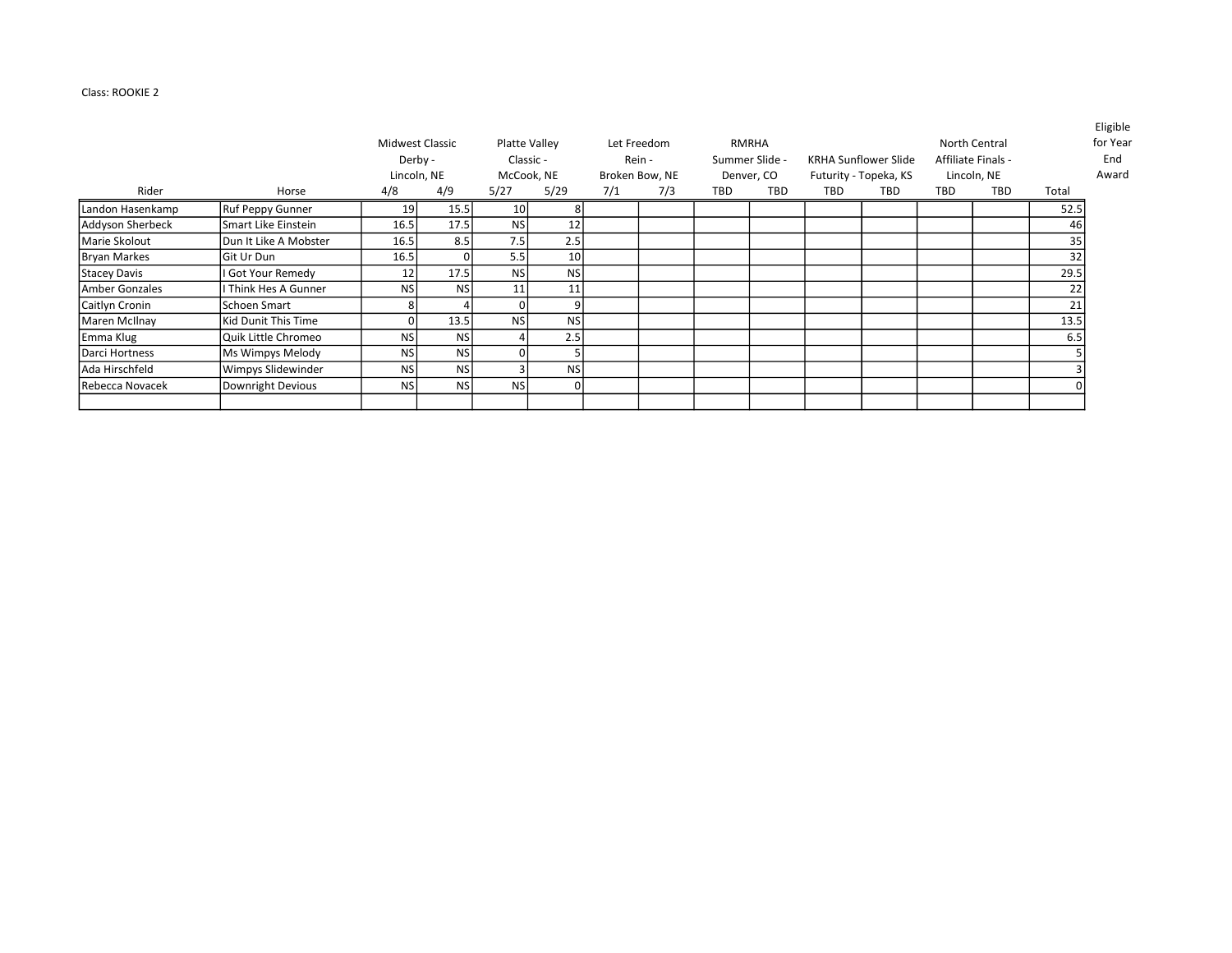## Class: PRIME TIME ROOKIE

|                        |                   |           | <b>Midwest Classic</b><br>Derby -<br>Lincoln, NE |            | Platte Valley<br>Classic -<br>McCook, NE |     | Let Freedom<br>Rein -<br>Broken Bow, NE |     | RMRHA<br>Summer Slide -<br>Denver, CO |     | <b>KRHA Sunflower Slide</b><br>Futurity - Topeka, KS |     | North Central<br>Affiliate Finals -<br>Lincoln, NE |       | Eligible<br>for Year<br>End<br>Award |
|------------------------|-------------------|-----------|--------------------------------------------------|------------|------------------------------------------|-----|-----------------------------------------|-----|---------------------------------------|-----|------------------------------------------------------|-----|----------------------------------------------------|-------|--------------------------------------|
| Rider                  | Horse             | 4/8       | 4/9                                              | 5/27       | 5/29                                     | 7/1 | 7/3                                     | TBD | <b>TBD</b>                            | TBD | TBD                                                  | TBD | TBD                                                | Total |                                      |
| Corey Cronin           | Lil Ruf Henry     |           | 3.5                                              |            | 8.5                                      |     |                                         |     |                                       |     |                                                      |     |                                                    | 19    |                                      |
| Kathy Johansen         | Who Whiz Venus    |           |                                                  |            |                                          |     |                                         |     |                                       |     |                                                      |     |                                                    | 12    |                                      |
| lCarol Walt            | Tinsel K          | <b>NS</b> | <b>NS</b>                                        | <b>NSI</b> |                                          |     |                                         |     |                                       |     |                                                      |     |                                                    |       |                                      |
| <b>Bruce Heidbrink</b> | A Spooky Paradign | 4.5       |                                                  | <b>NSI</b> | <b>NS</b>                                |     |                                         |     |                                       |     |                                                      |     |                                                    | 6.5   |                                      |
| Cynthia Harwood        | Dun Bar Dee Jack  | <b>NS</b> | <b>NS</b>                                        |            | NS                                       |     |                                         |     |                                       |     |                                                      |     |                                                    |       |                                      |
| Darci Hortness         | Ms Wimpys Melody  | <b>NS</b> | <b>NS</b>                                        |            |                                          |     |                                         |     |                                       |     |                                                      |     |                                                    |       |                                      |
| Kelly Barr-Muscha      | Oakey Dokey Spook | <b>NS</b> | <b>NS</b>                                        | <b>NSI</b> | 2.5                                      |     |                                         |     |                                       |     |                                                      |     |                                                    | 2.5   |                                      |
| Sandy Newsome          | Rey Star          | <b>NS</b> | NS)                                              |            | <b>NS</b>                                |     |                                         |     |                                       |     |                                                      |     |                                                    |       |                                      |
|                        |                   |           |                                                  |            |                                          |     |                                         |     |                                       |     |                                                      |     |                                                    |       |                                      |

Eligible ear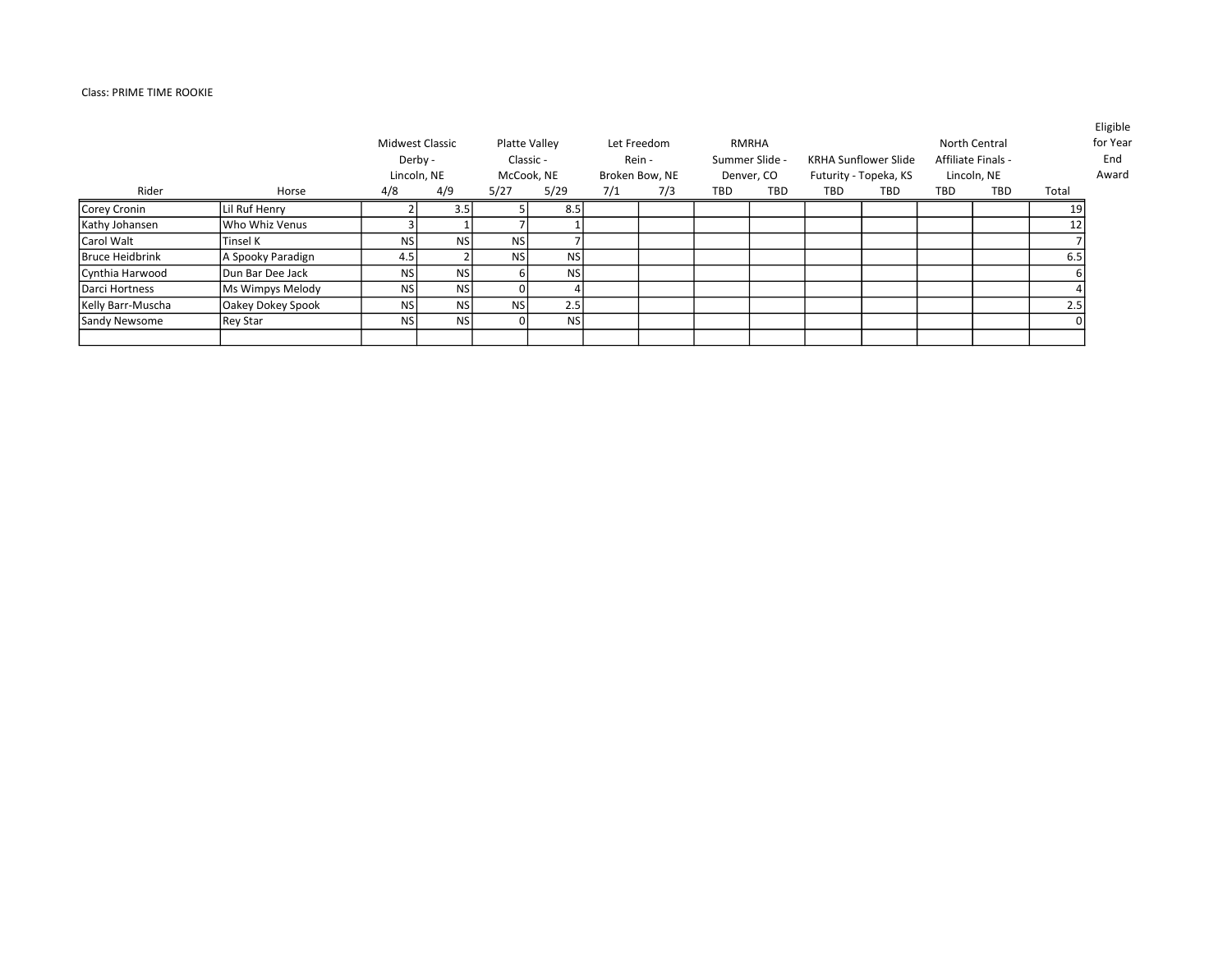## Class: Rookie Pro

|                      | Midwest Classic<br>Derby -<br>Lincoln, NE |           | Platte Valley<br>Classic -<br>McCook, NE |           |     | Let Freedom<br>Rein -<br>Broken Bow, NE |     | RMRHA<br>Summer Slide -<br>Denver. CO |     | <b>KRHA Sunflower Slide</b><br>Futurity - Topeka, KS |            | North Central<br>Affiliate Finals -<br>Lincoln, NE |       | LUSIVIC<br>for Year<br>End<br>Award |
|----------------------|-------------------------------------------|-----------|------------------------------------------|-----------|-----|-----------------------------------------|-----|---------------------------------------|-----|------------------------------------------------------|------------|----------------------------------------------------|-------|-------------------------------------|
| Horse                | 4/10                                      | <b>NA</b> | 5/28                                     | <b>NA</b> | 7/3 | <b>NA</b>                               | TBD | <b>TBD</b>                            | TBD | TBD                                                  | <b>TBD</b> | <b>TBD</b>                                         | Total |                                     |
| Destinedforhollywood | <b>NSI</b>                                |           |                                          |           |     |                                         |     |                                       |     |                                                      |            |                                                    |       |                                     |
|                      |                                           |           |                                          |           |     |                                         |     |                                       |     |                                                      |            |                                                    |       |                                     |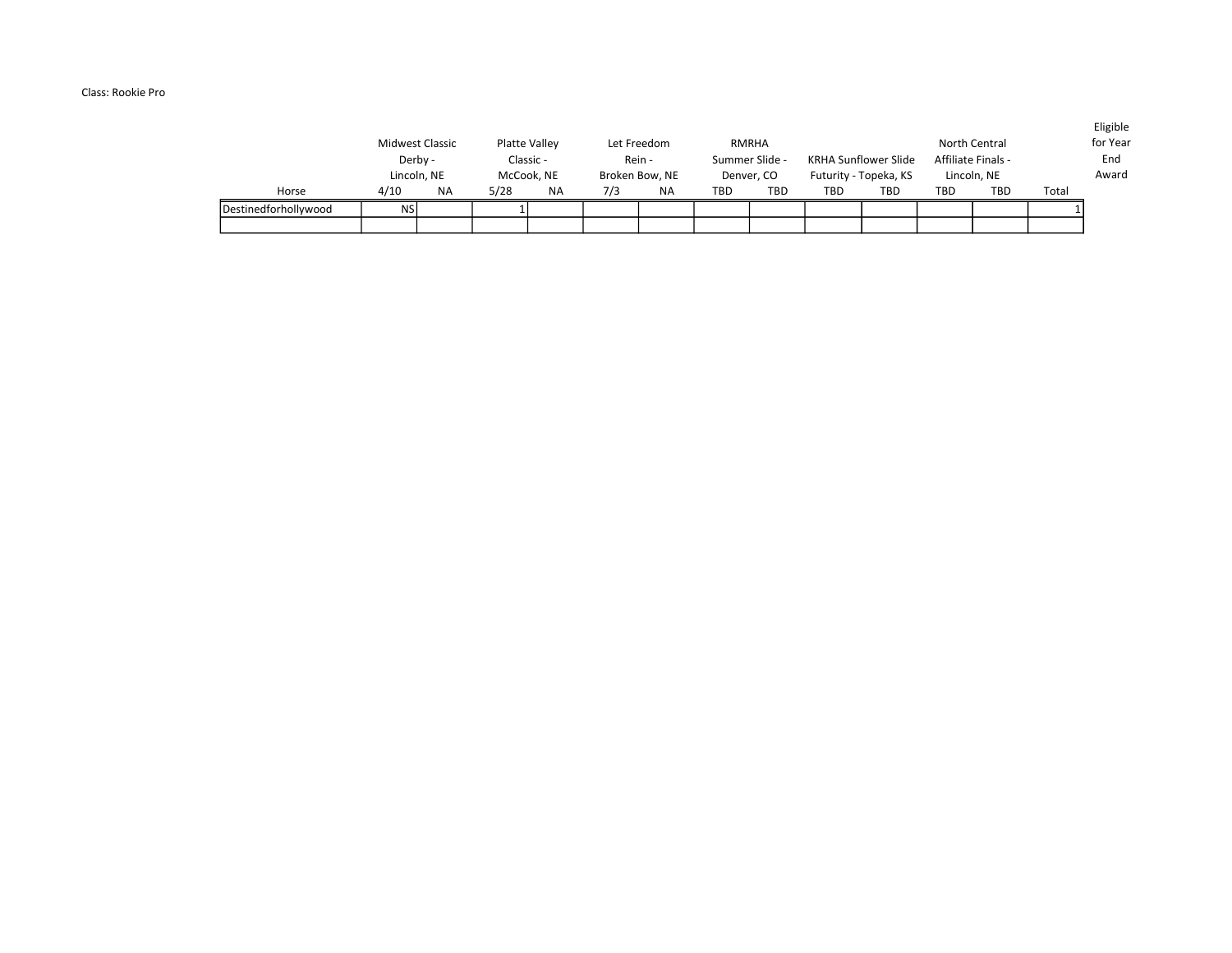## Class: NON-PRO

|                           |                                                      |            |                                                        |                         |                                                |     |                                               |     |                                                     |            |                                                             |     |                                                           | <b>Eligible</b><br>for Year<br>End<br>Award |
|---------------------------|------------------------------------------------------|------------|--------------------------------------------------------|-------------------------|------------------------------------------------|-----|-----------------------------------------------|-----|-----------------------------------------------------|------------|-------------------------------------------------------------|-----|-----------------------------------------------------------|---------------------------------------------|
|                           |                                                      |            |                                                        |                         |                                                |     |                                               |     |                                                     |            |                                                             |     |                                                           |                                             |
|                           |                                                      |            |                                                        |                         |                                                |     |                                               |     |                                                     |            |                                                             |     |                                                           |                                             |
| Steppin On Starz          | <b>NS</b>                                            |            |                                                        |                         |                                                |     |                                               |     |                                                     |            |                                                             |     |                                                           |                                             |
| Sparkin Flinn             | <b>NS</b>                                            |            | 8                                                      |                         |                                                |     |                                               |     |                                                     |            |                                                             |     |                                                           |                                             |
| HA Starlights Chic        | 7.5                                                  |            | <b>NS</b>                                              |                         |                                                |     |                                               |     |                                                     |            |                                                             |     | 7.5                                                       |                                             |
| <b>HF The Greek Freak</b> | <b>NS</b>                                            |            | 6.5                                                    |                         |                                                |     |                                               |     |                                                     |            |                                                             |     | 6.5                                                       |                                             |
| Boomerstar Catelyn        | 4.5                                                  |            |                                                        |                         |                                                |     |                                               |     |                                                     |            |                                                             |     | 6.5                                                       |                                             |
| Surely Im Not Pale        | <b>NS</b>                                            |            | 6.5                                                    |                         |                                                |     |                                               |     |                                                     |            |                                                             |     | 6.5                                                       |                                             |
| HF Shiney Surprise        | <b>NS</b>                                            |            | 4.5                                                    |                         |                                                |     |                                               |     |                                                     |            |                                                             |     | 4.5                                                       |                                             |
| Shotgun Rider             | <b>NS</b>                                            |            | 4.5                                                    |                         |                                                |     |                                               |     |                                                     |            |                                                             |     | 4.5                                                       |                                             |
| <b>Wimpy Business</b>     | <b>NS</b>                                            |            |                                                        |                         |                                                |     |                                               |     |                                                     |            |                                                             |     |                                                           |                                             |
| Spookaroanie              |                                                      |            | <b>NS</b>                                              |                         |                                                |     |                                               |     |                                                     |            |                                                             |     |                                                           |                                             |
|                           | Horse<br>My Mommas A Playmate<br>Miss Magnolia Dream | 4/8<br>7.5 | Midwest Classic<br>Derby -<br>Lincoln, NE<br><b>NA</b> | 5/29<br>10<br><b>NS</b> | Platte Valley<br>Classic -<br>McCook, NE<br>NA | 7/2 | Let Freedom<br>Rein -<br>Broken Bow, NE<br>NA | TBD | <b>RMRHA</b><br>Summer Slide -<br>Denver, CO<br>TBD | <b>TBD</b> | <b>KRHA Sunflower Slide</b><br>Futurity - Topeka, KS<br>TBD | TBD | North Central<br>Affiliate Finals -<br>Lincoln, NE<br>TBD | Total<br>17.5                               |

Eligible Year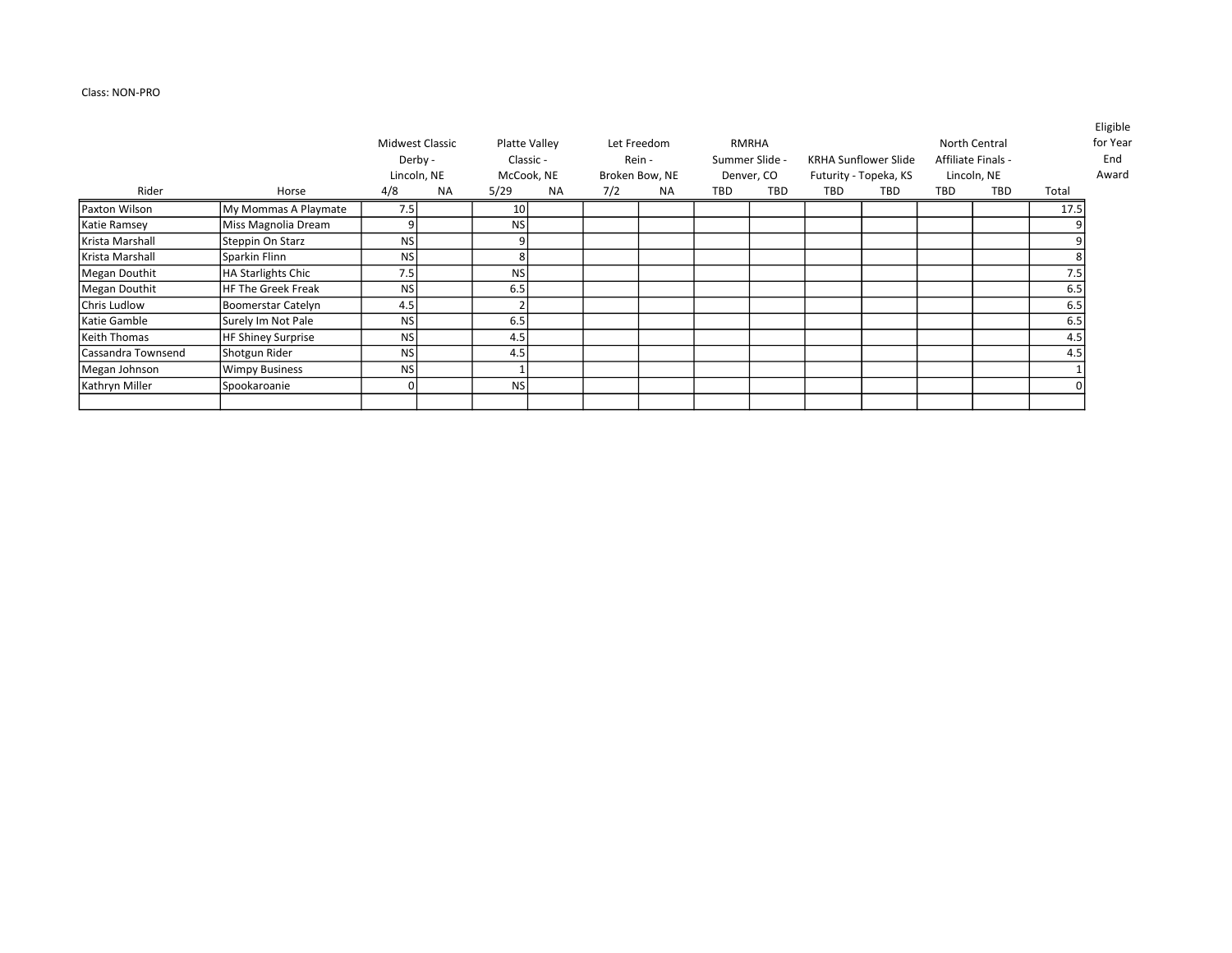## Class: LIMITED NON-PRO

|                         |                           | Derby -<br>Lincoln, NE | Midwest Classic |                 | Platte Valley<br>Classic -<br>McCook, NE |     | Let Freedom<br>Rein -<br>Broken Bow, NE |     | <b>RMRHA</b><br>Summer Slide -<br>Denver, CO |     | <b>KRHA Sunflower Slide</b><br>Futurity - Topeka, KS |     | North Central<br>Affiliate Finals -<br>Lincoln, NE |       | Eligible<br>for Year<br>End<br>Award |
|-------------------------|---------------------------|------------------------|-----------------|-----------------|------------------------------------------|-----|-----------------------------------------|-----|----------------------------------------------|-----|------------------------------------------------------|-----|----------------------------------------------------|-------|--------------------------------------|
| Rider                   | Horse                     | 4/8                    | <b>NA</b>       | 5/29            | <b>NA</b>                                | 7/2 | ΝA                                      | TBD | TBD                                          | TBD | TBD                                                  | TBD | TBD                                                | Total |                                      |
| <b>Avery Schultis</b>   | Wayout Of Crome           | 20 <sup>1</sup>        |                 | 11.5            |                                          |     |                                         |     |                                              |     |                                                      |     |                                                    | 31.5  |                                      |
| <b>Emerson Schultis</b> | Mama Needsacocktail       | 16                     |                 | 11.5            |                                          |     |                                         |     |                                              |     |                                                      |     |                                                    | 27.5  |                                      |
| Marie Skolout           | Dun It Like A Mobster     | 14.5                   |                 | 6 I             |                                          |     |                                         |     |                                              |     |                                                      |     |                                                    | 20.5  |                                      |
| Katie Ramsey            | Miss Magnolia Dream       | 18                     |                 | NS              |                                          |     |                                         |     |                                              |     |                                                      |     |                                                    | 18    |                                      |
| Diana Kenyon            | Sure Steps                | 14.5                   |                 | NS              |                                          |     |                                         |     |                                              |     |                                                      |     |                                                    | 14.5  |                                      |
| Chris Ludlow            | Boomerstar Catelyn        |                        |                 |                 |                                          |     |                                         |     |                                              |     |                                                      |     |                                                    | 12    |                                      |
| Katie Gamble            | Surely Im Not Pale        | NS                     |                 | 10 <sup>1</sup> |                                          |     |                                         |     |                                              |     |                                                      |     |                                                    | 10    |                                      |
| Cassandra Townsend      | Shotgun Rider             | <b>NS</b>              |                 | $\overline{9}$  |                                          |     |                                         |     |                                              |     |                                                      |     |                                                    |       |                                      |
| Katie Dannull           | Hang Thyme                |                        |                 | NS              |                                          |     |                                         |     |                                              |     |                                                      |     |                                                    |       |                                      |
| Natalie Murphy          | Whizzin On Hollywood      |                        |                 | NS              |                                          |     |                                         |     |                                              |     |                                                      |     |                                                    |       |                                      |
| Darci Hortness          | Ms Wimpys Melody          | NS                     |                 |                 |                                          |     |                                         |     |                                              |     |                                                      |     |                                                    |       |                                      |
| Megan Johnson           | <b>Wimpy Business</b>     | NS                     |                 |                 |                                          |     |                                         |     |                                              |     |                                                      |     |                                                    |       |                                      |
| Jack Berggren           | <b>Electric Gun Berry</b> | 0l                     |                 | NS              |                                          |     |                                         |     |                                              |     |                                                      |     |                                                    |       |                                      |
| Kathryn Miller          | Spookaroanie              | 01                     |                 | NS              |                                          |     |                                         |     |                                              |     |                                                      |     |                                                    |       |                                      |

Year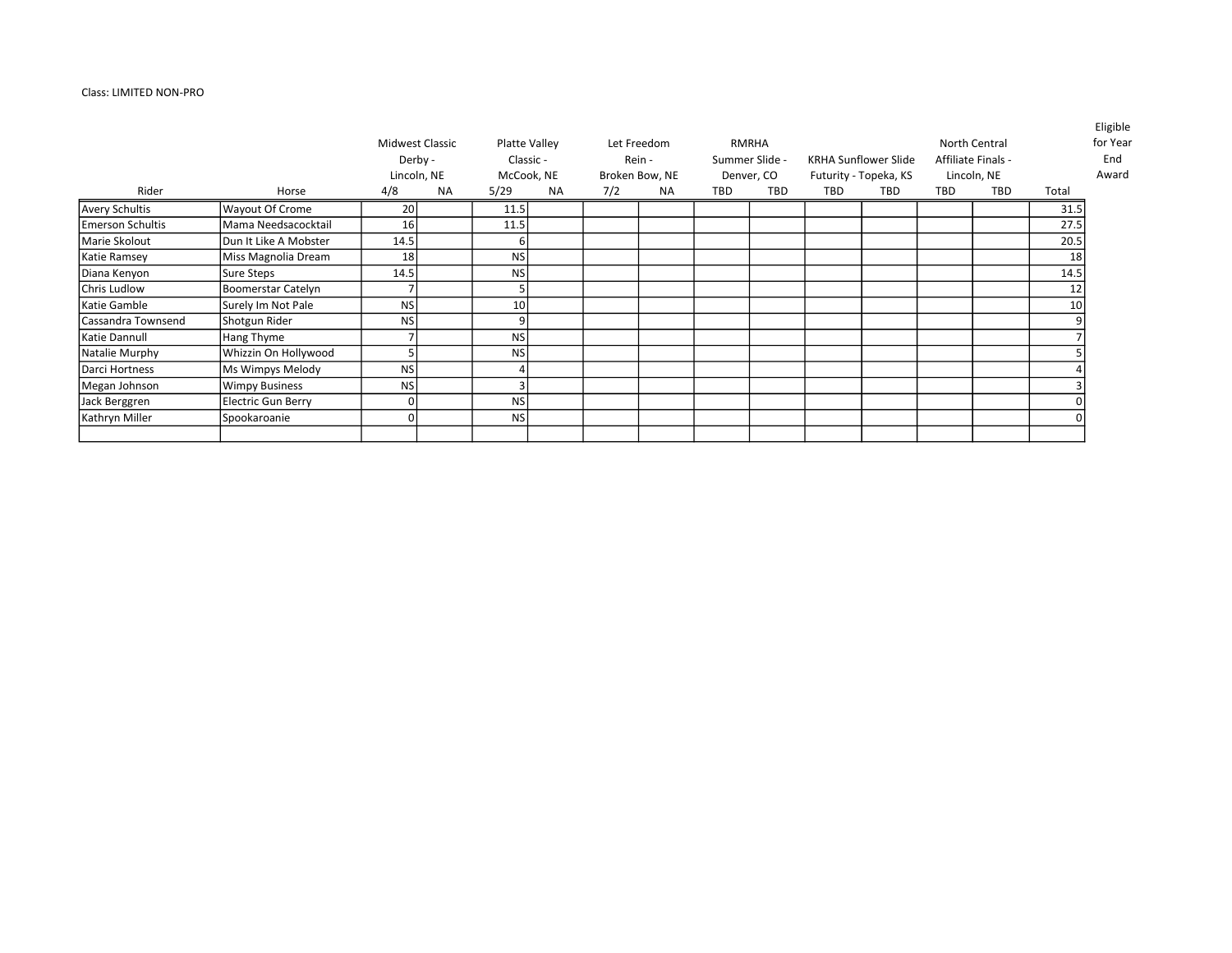# Class: PRIME TIME NON-PRO

|                     |                      |           | Midwest Classic<br>Derby -<br>Lincoln, NE |      | Platte Valley<br>Classic -<br>McCook, NE |     | Let Freedom<br>Rein -<br>Broken Bow, NE |            | RMRHA<br>Summer Slide -<br>Denver, CO |     | <b>KRHA Sunflower Slide</b><br>Futurity - Topeka, KS |     | North Central<br>Affiliate Finals -<br>Lincoln, NE |       | Eligible<br>for Year<br>End<br>Award |
|---------------------|----------------------|-----------|-------------------------------------------|------|------------------------------------------|-----|-----------------------------------------|------------|---------------------------------------|-----|------------------------------------------------------|-----|----------------------------------------------------|-------|--------------------------------------|
| Rider               | Horse                | 4/8       | ΝA                                        | 5/29 | NA                                       | 7/2 | <b>NA</b>                               | <b>TBD</b> | <b>TBD</b>                            | TBD | <b>TBD</b>                                           | TBD | <b>TBD</b>                                         | Total |                                      |
| Diana Kenyon        | Sure Steps           |           |                                           | NSI  |                                          |     |                                         |            |                                       |     |                                                      |     |                                                    |       |                                      |
| Chris Ludlow        | Boomerstar Catelyn   |           |                                           |      |                                          |     |                                         |            |                                       |     |                                                      |     |                                                    |       |                                      |
| Diane Noble-Wynegar | The Legend Of Paimei | <b>NS</b> |                                           |      |                                          |     |                                         |            |                                       |     |                                                      |     |                                                    |       |                                      |
|                     |                      |           |                                           |      |                                          |     |                                         |            |                                       |     |                                                      |     |                                                    |       |                                      |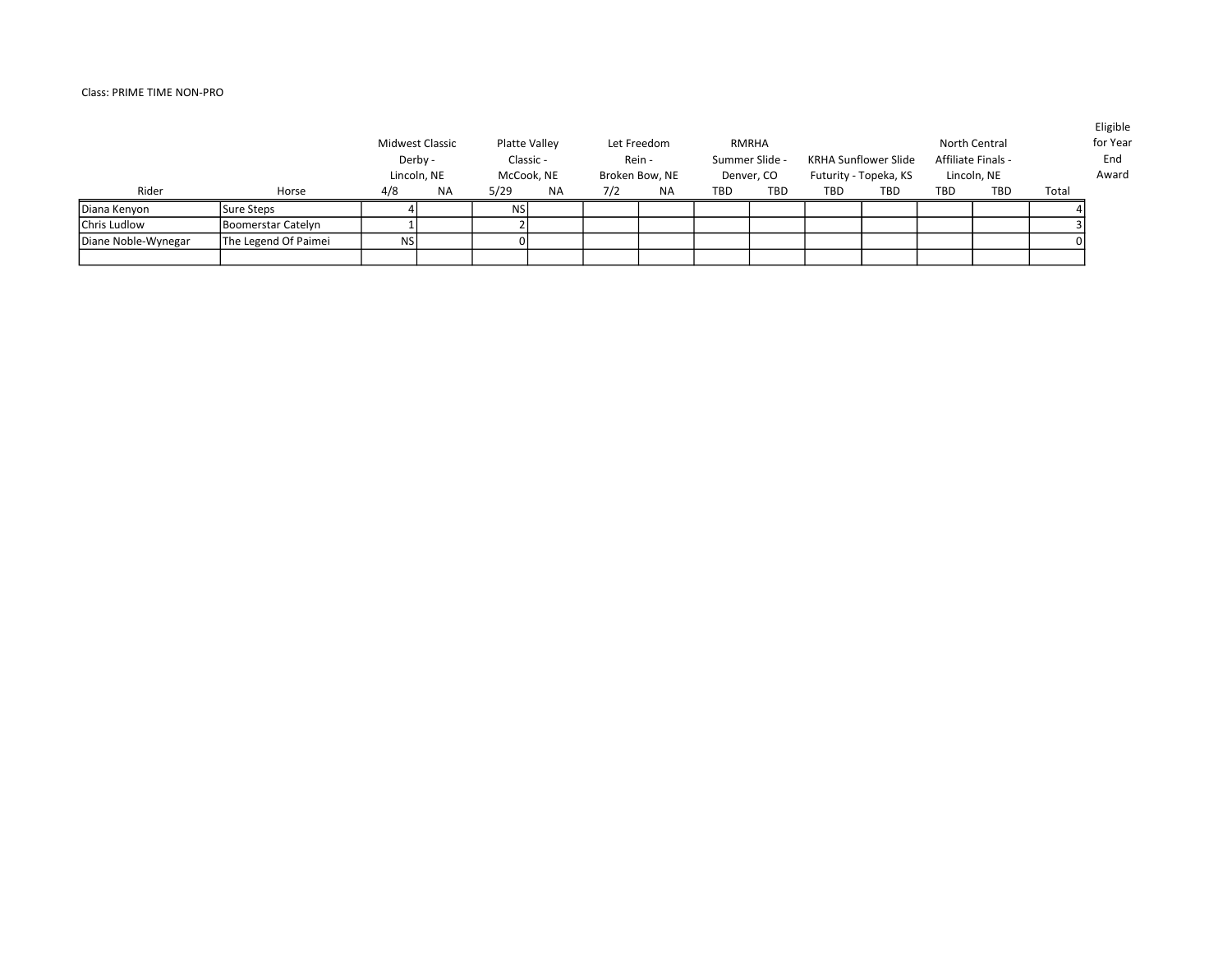## Class: GREEN HORSE

| Horse                | Midwest Classic<br>Derby -<br>Lincoln, NE<br>4/8 | 4/10      | 5/29            | Platte Valley<br>Classic -<br>McCook, NE<br><b>NA</b> | 7/3 | Let Freedom<br>Rein -<br>Broken Bow, NE<br><b>NA</b> | <b>TBD</b> | RMRHA<br>Summer Slide -<br>Denver, CO<br><b>TBD</b> | TBD | <b>KRHA Sunflower Slide</b><br>Futurity - Topeka, KS<br>TBD | TBD | North Central<br>Affiliate Finals -<br>Lincoln, NE<br><b>TBD</b> | Total | <b>Eligible</b><br>for Year<br>End<br>Award |
|----------------------|--------------------------------------------------|-----------|-----------------|-------------------------------------------------------|-----|------------------------------------------------------|------------|-----------------------------------------------------|-----|-------------------------------------------------------------|-----|------------------------------------------------------------------|-------|---------------------------------------------|
|                      |                                                  |           | 21              |                                                       |     |                                                      |            |                                                     |     |                                                             |     |                                                                  | 31    |                                             |
| Master Kitty Cat     | 10 <sub>1</sub>                                  |           |                 |                                                       |     |                                                      |            |                                                     |     |                                                             |     |                                                                  |       |                                             |
| Destinedforhollywood | <b>NS</b>                                        | <b>NS</b> | 22              |                                                       |     |                                                      |            |                                                     |     |                                                             |     |                                                                  | 22    |                                             |
| Spotcular Whiz       | <b>NS</b>                                        | <b>NS</b> | 18.5            |                                                       |     |                                                      |            |                                                     |     |                                                             |     |                                                                  | 18.5  |                                             |
| Hollywoodsfrecklegal | <b>NS</b>                                        | NS        | 18.5            |                                                       |     |                                                      |            |                                                     |     |                                                             |     |                                                                  | 18.5  |                                             |
| Mobsters Magic Cat   | <b>NS</b>                                        | <b>NS</b> | 11.5            |                                                       |     |                                                      |            |                                                     |     |                                                             |     |                                                                  | 11.5  |                                             |
| The Legend Of Paimei | <b>NS</b>                                        | <b>NS</b> | 10 <sup>1</sup> |                                                       |     |                                                      |            |                                                     |     |                                                             |     |                                                                  | 10    |                                             |
| <b>IFlinnomenal</b>  |                                                  |           | $\Omega$        |                                                       |     |                                                      |            |                                                     |     |                                                             |     |                                                                  |       |                                             |
| HF The Greek Freak   |                                                  | <b>NS</b> | <b>NS</b>       |                                                       |     |                                                      |            |                                                     |     |                                                             |     |                                                                  |       |                                             |
| Not Blonde At All    |                                                  |           | <b>NS</b>       |                                                       |     |                                                      |            |                                                     |     |                                                             |     |                                                                  |       |                                             |
| Rey Star             | <b>NS</b>                                        | <b>NS</b> | Οl              |                                                       |     |                                                      |            |                                                     |     |                                                             |     |                                                                  |       |                                             |
|                      |                                                  |           |                 |                                                       |     |                                                      |            |                                                     |     |                                                             |     |                                                                  |       |                                             |

Eligible r Year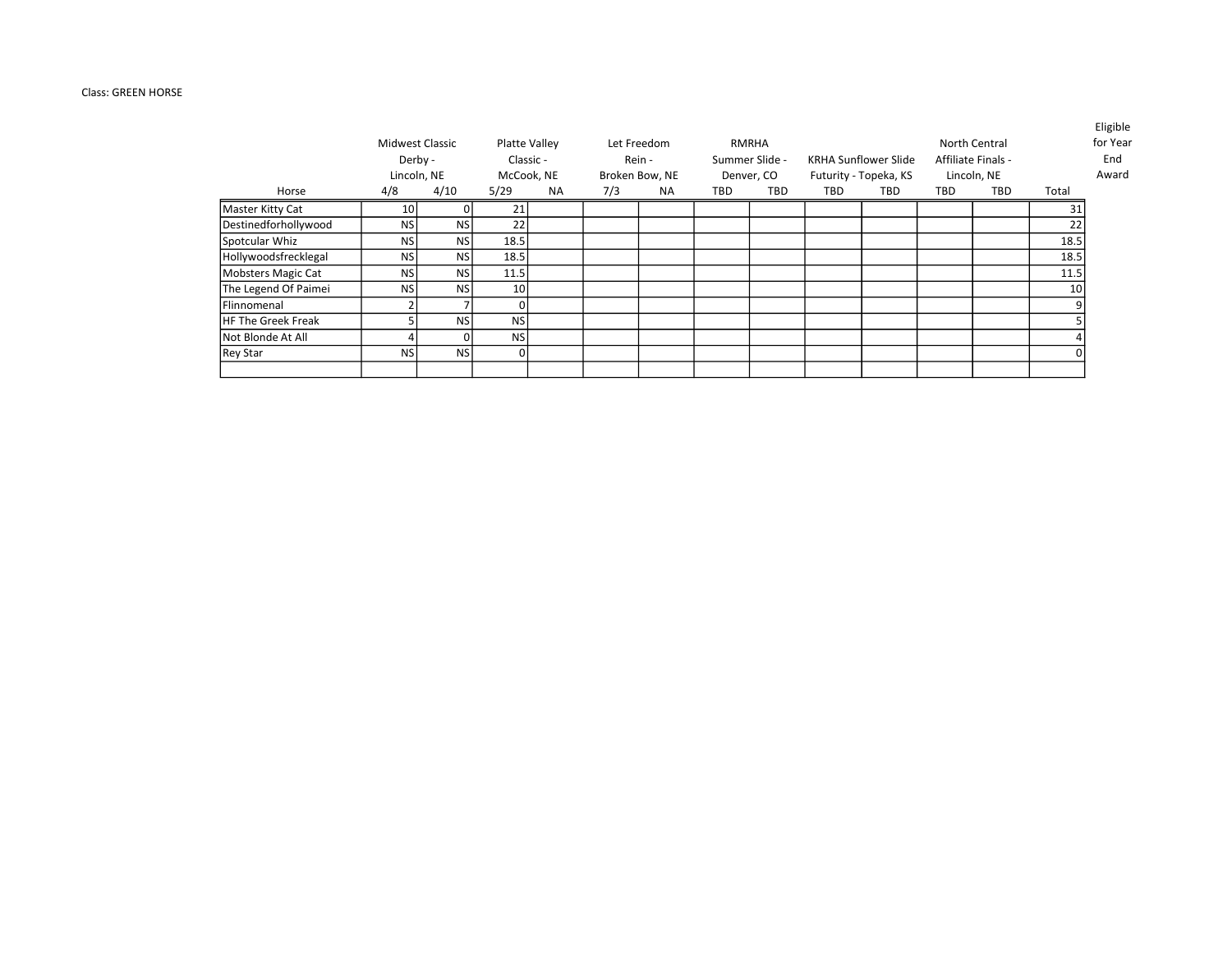# Class: NOVICE HORSE NON-PRO 1

| Rider                   | Horse                     | Midwest Classic<br>Derby -<br>Lincoln, NE<br>4/7 | <b>NA</b> | 5/27            | Platte Valley<br>Classic -<br>McCook, NE<br>NA. | 7/1 | Let Freedom<br>Rein -<br>Broken Bow, NE<br>NA. | TBD | RMRHA<br>Summer Slide -<br>Denver, CO<br><b>TBD</b> | <b>TBD</b> | <b>KRHA Sunflower Slide</b><br>Futurity - Topeka, KS<br>TBD | TBD | North Central<br>Affiliate Finals -<br>Lincoln, NE<br>TBD | Total | Eligible<br>for Year<br>End<br>Award |
|-------------------------|---------------------------|--------------------------------------------------|-----------|-----------------|-------------------------------------------------|-----|------------------------------------------------|-----|-----------------------------------------------------|------------|-------------------------------------------------------------|-----|-----------------------------------------------------------|-------|--------------------------------------|
| <b>Emerson Schultis</b> | Mama Needsacocktail       |                                                  |           | ٩I              |                                                 |     |                                                |     |                                                     |            |                                                             |     |                                                           |       |                                      |
|                         |                           | 13 <sup>1</sup>                                  |           |                 |                                                 |     |                                                |     |                                                     |            |                                                             |     |                                                           |       |                                      |
| Chris Ludlow            | Boomerstar Catelyn        | 12                                               |           | 5.5             |                                                 |     |                                                |     |                                                     |            |                                                             |     |                                                           | 17.5  |                                      |
| Megan Johnson           | <b>Wimpy Business</b>     | NS                                               |           | 10 <sup>1</sup> |                                                 |     |                                                |     |                                                     |            |                                                             |     |                                                           | 10    |                                      |
| Katie Dannull           | Hang Thyme                | 8                                                |           | NS              |                                                 |     |                                                |     |                                                     |            |                                                             |     |                                                           |       |                                      |
| Megan Douthit           | <b>HF The Greek Freak</b> | <b>NS</b>                                        |           | Զ               |                                                 |     |                                                |     |                                                     |            |                                                             |     |                                                           |       |                                      |
| Marie Skolout           | Dun It Like A Mobster     | ΩI                                               |           |                 |                                                 |     |                                                |     |                                                     |            |                                                             |     |                                                           |       |                                      |
| Natalie Murphy          | Whizzin On Hollywood      |                                                  |           |                 |                                                 |     |                                                |     |                                                     |            |                                                             |     |                                                           |       |                                      |
| <b>Emerson Schultis</b> | Spotcular Whiz            | <b>NS</b>                                        |           |                 |                                                 |     |                                                |     |                                                     |            |                                                             |     |                                                           |       |                                      |
| Katie Gamble            | Surely Im Not Pale        | 01                                               |           | <b>NSI</b>      |                                                 |     |                                                |     |                                                     |            |                                                             |     |                                                           |       |                                      |
|                         |                           |                                                  |           |                 |                                                 |     |                                                |     |                                                     |            |                                                             |     |                                                           |       |                                      |

Eligible ar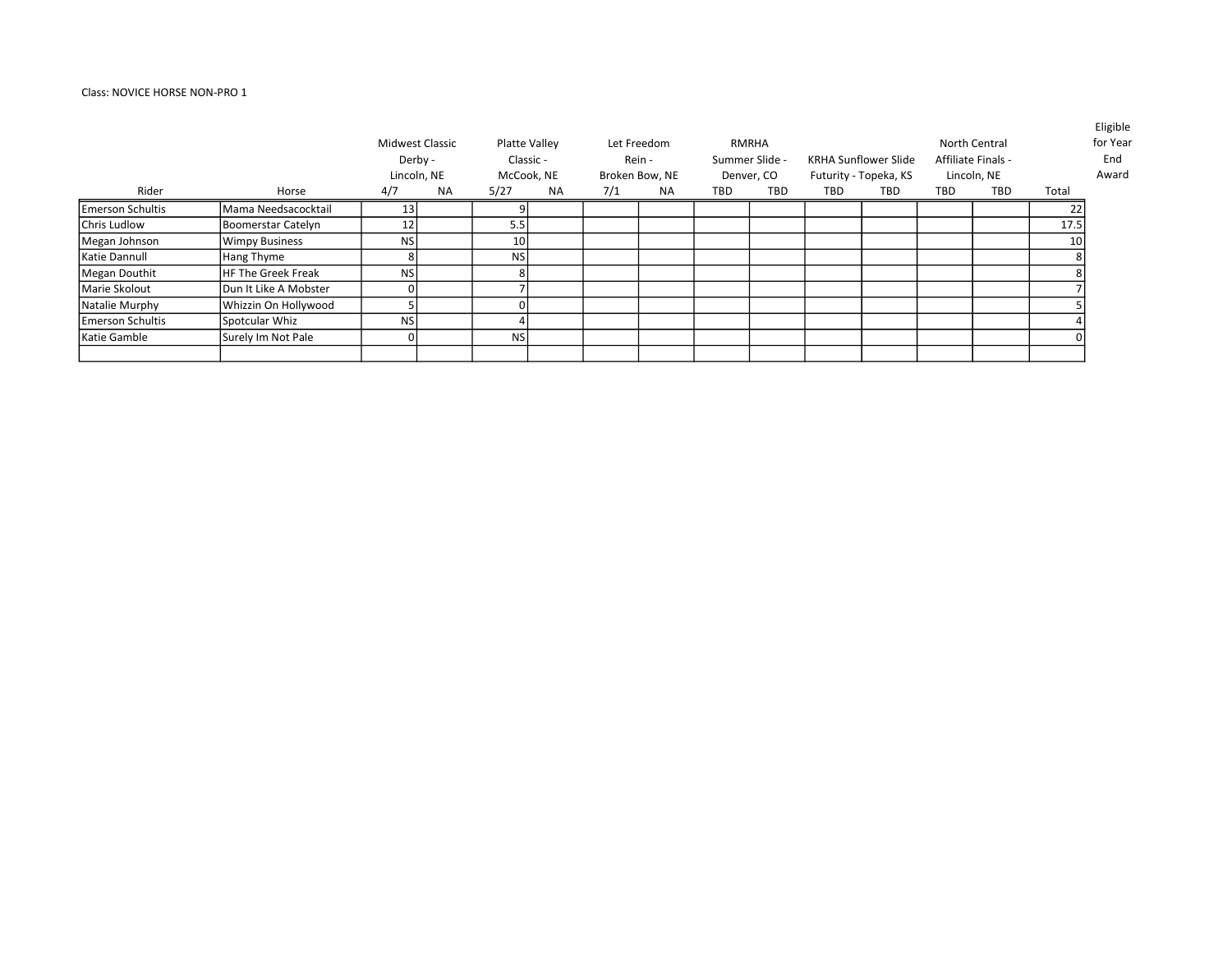# Class: NOVICE HORSE NON-PRO 2

|                     |                           | Midwest Classic<br>Derby - | Lincoln, NE |                 | Platte Valley<br>Classic -<br>McCook, NE |     | Let Freedom<br>Rein -<br>Broken Bow, NE |     | RMRHA<br>Summer Slide -<br>Denver, CO |     | <b>KRHA Sunflower Slide</b><br>Futurity - Topeka, KS |            | North Central<br>Affiliate Finals -<br>Lincoln, NE |       | <b>Eligible</b><br>for Year<br>End<br>Award |
|---------------------|---------------------------|----------------------------|-------------|-----------------|------------------------------------------|-----|-----------------------------------------|-----|---------------------------------------|-----|------------------------------------------------------|------------|----------------------------------------------------|-------|---------------------------------------------|
| Rider               | Horse                     | 4/7                        | NA          | 5/27            | NA                                       | 7/1 | <b>NA</b>                               | TBD | <b>TBD</b>                            | TBD | TBD                                                  | <b>TBD</b> | TBD                                                | Total |                                             |
| Krista Marshall     | Steppin On Starz          | <b>NS</b>                  |             | 10 <sup>1</sup> |                                          |     |                                         |     |                                       |     |                                                      |            |                                                    | 10    |                                             |
| Chris Ludlow        | Boomerstar Catelyn        |                            |             |                 |                                          |     |                                         |     |                                       |     |                                                      |            |                                                    |       |                                             |
| <b>Keith Thomas</b> | <b>HF Shiney Surprise</b> | <b>NS</b>                  |             | a               |                                          |     |                                         |     |                                       |     |                                                      |            |                                                    |       |                                             |
| Megan Johnson       | <b>Wimpy Business</b>     | <b>NS</b>                  |             |                 |                                          |     |                                         |     |                                       |     |                                                      |            |                                                    |       |                                             |
| Cassandra Townsend  | Shotgun Rider             | <b>NS</b>                  |             |                 |                                          |     |                                         |     |                                       |     |                                                      |            |                                                    |       |                                             |
| Katie Gamble        | Suerly Im Not Pale        | <b>NS</b>                  |             | h               |                                          |     |                                         |     |                                       |     |                                                      |            |                                                    |       |                                             |
| Avery Schultis      | Wayout Of Crome           | <b>NS</b>                  |             |                 |                                          |     |                                         |     |                                       |     |                                                      |            |                                                    |       |                                             |
| Megan Douthit       | HF The Greek Freak        | <b>NS</b>                  |             |                 |                                          |     |                                         |     |                                       |     |                                                      |            |                                                    |       |                                             |
| Krista Marshall     | Sparkin Flinn             | <b>NS</b>                  |             |                 |                                          |     |                                         |     |                                       |     |                                                      |            |                                                    |       |                                             |
|                     |                           |                            |             |                 |                                          |     |                                         |     |                                       |     |                                                      |            |                                                    |       |                                             |

Eligible ar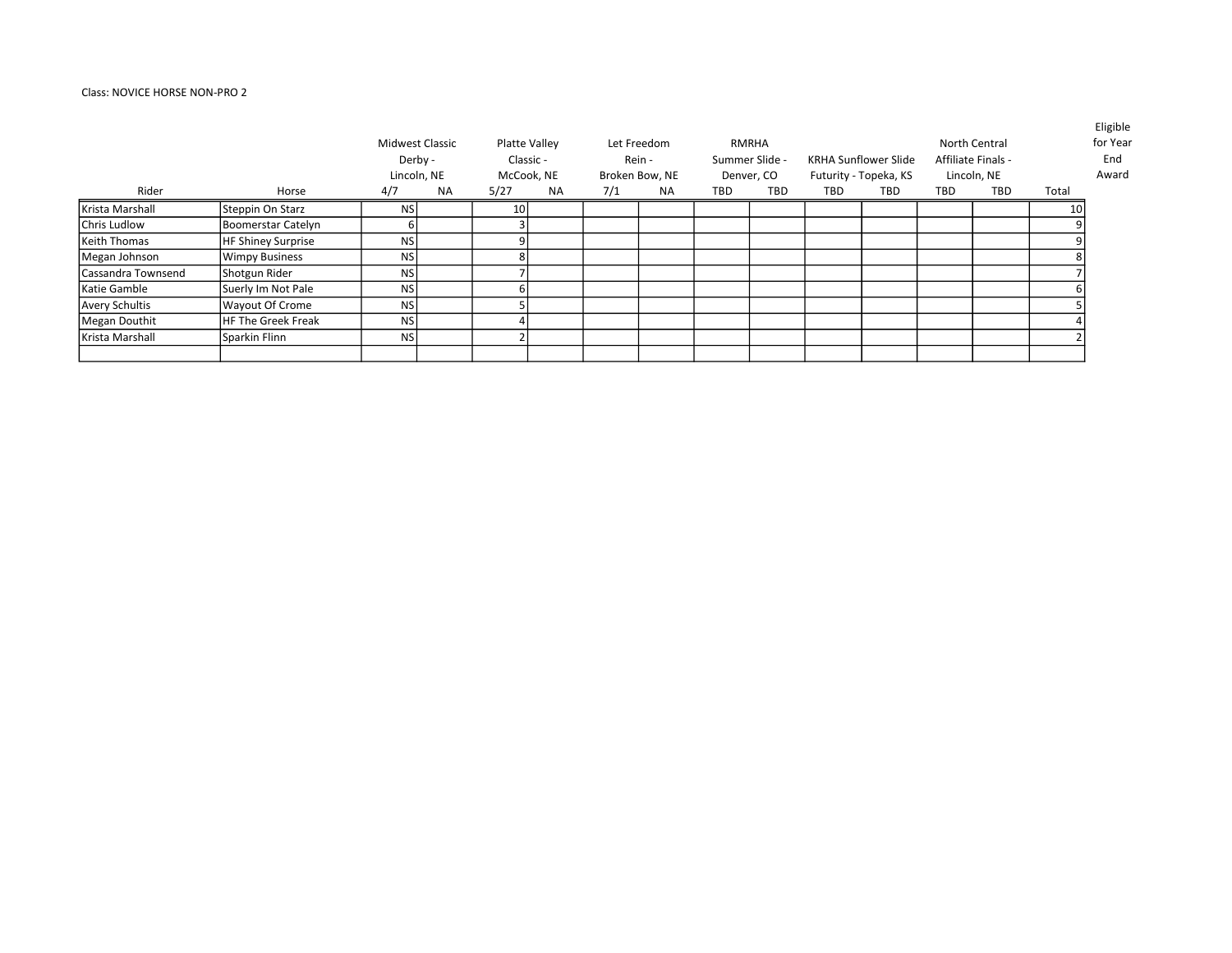# Class: NOVICE HORSE OPEN 1

|                      |           | <b>Midwest Classic</b><br>Derby -<br>Lincoln, NE |           | Platte Valley<br>Classic -<br>McCook, NE |     | Let Freedom<br>Rein -<br>Broken Bow, NE |     | RMRHA<br>Summer Slide -<br>Denver, CO |     | <b>KRHA Sunflower Slide</b><br>Futurity - Topeka, KS |            | North Central<br>Affiliate Finals -<br>Lincoln, NE |       | Eligible<br>for Year<br>End<br>Award |
|----------------------|-----------|--------------------------------------------------|-----------|------------------------------------------|-----|-----------------------------------------|-----|---------------------------------------|-----|------------------------------------------------------|------------|----------------------------------------------------|-------|--------------------------------------|
| Horse                | 4/7       | <b>NA</b>                                        | 5/27      | <b>NA</b>                                | 7/1 | NA.                                     | TBD | TBD                                   | TBD | TBD                                                  | <b>TBD</b> | TBD                                                | Total |                                      |
| Flinnomenal          |           |                                                  | 10.5      |                                          |     |                                         |     |                                       |     |                                                      |            |                                                    | 16.5  |                                      |
| Rather Be Lucky      | 15        |                                                  | <b>NS</b> |                                          |     |                                         |     |                                       |     |                                                      |            |                                                    | 15    |                                      |
| Master Kitty Cat     |           |                                                  | 14        |                                          |     |                                         |     |                                       |     |                                                      |            |                                                    | 14    |                                      |
| Step Up On Line      | <b>NS</b> |                                                  | 12.5      |                                          |     |                                         |     |                                       |     |                                                      |            |                                                    | 12.5  |                                      |
| Ms Wimpys Melody     | <b>NS</b> |                                                  | 10.5      |                                          |     |                                         |     |                                       |     |                                                      |            |                                                    | 10.5  |                                      |
| Aces Smart Nic       |           |                                                  | <b>NS</b> |                                          |     |                                         |     |                                       |     |                                                      |            |                                                    |       |                                      |
| Ma Istahar           | <b>NS</b> |                                                  |           |                                          |     |                                         |     |                                       |     |                                                      |            |                                                    |       |                                      |
| Destinedforhollywood | <b>NS</b> |                                                  |           |                                          |     |                                         |     |                                       |     |                                                      |            |                                                    |       |                                      |
|                      |           |                                                  |           |                                          |     |                                         |     |                                       |     |                                                      |            |                                                    |       |                                      |

Eligible r Year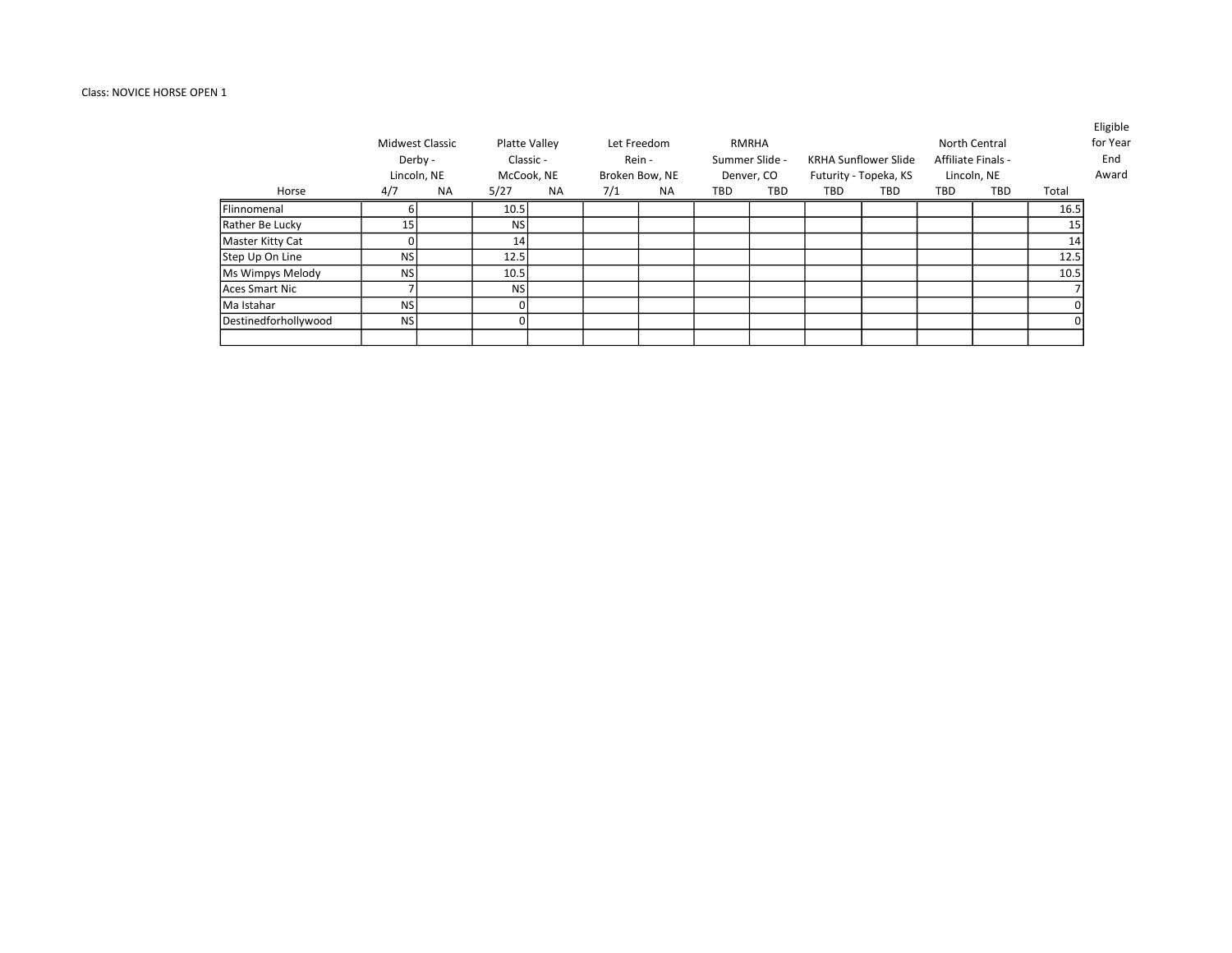# Class: NOVICE HORSE OPEN 2

|                           | Midwest Classic<br>Derby -<br>Lincoln, NE |           | Platte Valley<br>Classic -<br>McCook, NE |           |     | Let Freedom<br>Rein -<br>Broken Bow, NE |     | RMRHA<br>Summer Slide -<br>Denver, CO |     | KRHA Sunflower Slide<br>Futurity - Topeka, KS |     | North Central<br>Affiliate Finals -<br>Lincoln, NE |       | LUSIVIC<br>for Year<br>End<br>Award |
|---------------------------|-------------------------------------------|-----------|------------------------------------------|-----------|-----|-----------------------------------------|-----|---------------------------------------|-----|-----------------------------------------------|-----|----------------------------------------------------|-------|-------------------------------------|
| Horse                     | 4/7                                       | <b>NA</b> | 5/27                                     | <b>NA</b> | 7/1 | <b>NA</b>                               | TBD | <b>TBD</b>                            | TBD | <b>TBD</b>                                    | TBD | <b>TBD</b>                                         | Total |                                     |
| Rather Be Lucky           |                                           |           | <b>NS</b>                                |           |     |                                         |     |                                       |     |                                               |     |                                                    | 3.5   |                                     |
| <b>HF Shiney Surprise</b> | <b>NS</b>                                 |           |                                          |           |     |                                         |     |                                       |     |                                               |     |                                                    |       |                                     |
|                           |                                           |           |                                          |           |     |                                         |     |                                       |     |                                               |     |                                                    |       |                                     |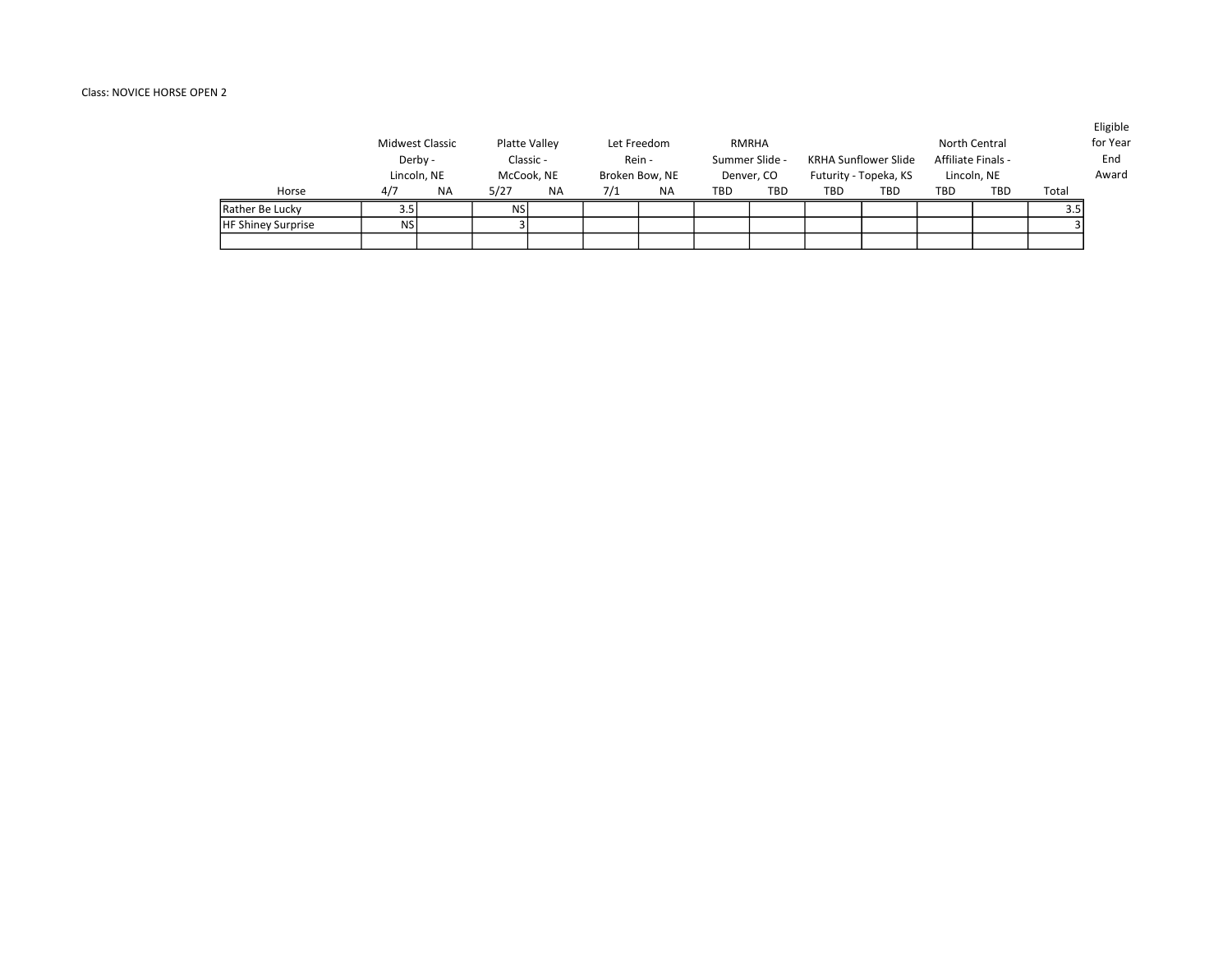## Class: OPEN

|                        |                                  | Midwest Classic<br>Derby - |            | Platte Valley<br>Classic - |                | Let Freedom<br>Rein - |            | RMRHA<br>Summer Slide - |                       | <b>KRHA Sunflower Slide</b> |             | North Central<br>Affiliate Finals - |       | <b>Lugible</b><br>for Year<br>End |
|------------------------|----------------------------------|----------------------------|------------|----------------------------|----------------|-----------------------|------------|-------------------------|-----------------------|-----------------------------|-------------|-------------------------------------|-------|-----------------------------------|
|                        | Lincoln, NE<br>4/10<br><b>NA</b> |                            | McCook, NE |                            | Broken Bow, NE |                       | Denver, CO |                         | Futurity - Topeka, KS |                             | Lincoln, NE |                                     | Award |                                   |
| Horse                  |                                  |                            | 5/28       | <b>NA</b>                  | 7/3            | <b>NA</b>             | TBD        | TBD                     | TBD                   | TBD                         | TBD         | <b>TBD</b>                          | Total |                                   |
| Rather B Lucky         |                                  |                            | <b>NS</b>  |                            |                |                       |            |                         |                       |                             |             |                                     |       |                                   |
| Boomerstar Catelyn     | <b>NS</b>                        |                            |            |                            |                |                       |            |                         |                       |                             |             |                                     |       |                                   |
| Wimpy Business         | <b>NS</b>                        |                            |            |                            |                |                       |            |                         |                       |                             |             |                                     |       |                                   |
| Destinedforhollywood   | <b>NS</b>                        |                            |            |                            |                |                       |            |                         |                       |                             |             |                                     |       |                                   |
| lDun It Like A Mobster | <b>NS</b>                        |                            |            |                            |                |                       |            |                         |                       |                             |             |                                     |       |                                   |
|                        |                                  |                            |            |                            |                |                       |            |                         |                       |                             |             |                                     |       |                                   |

Eligible ne.